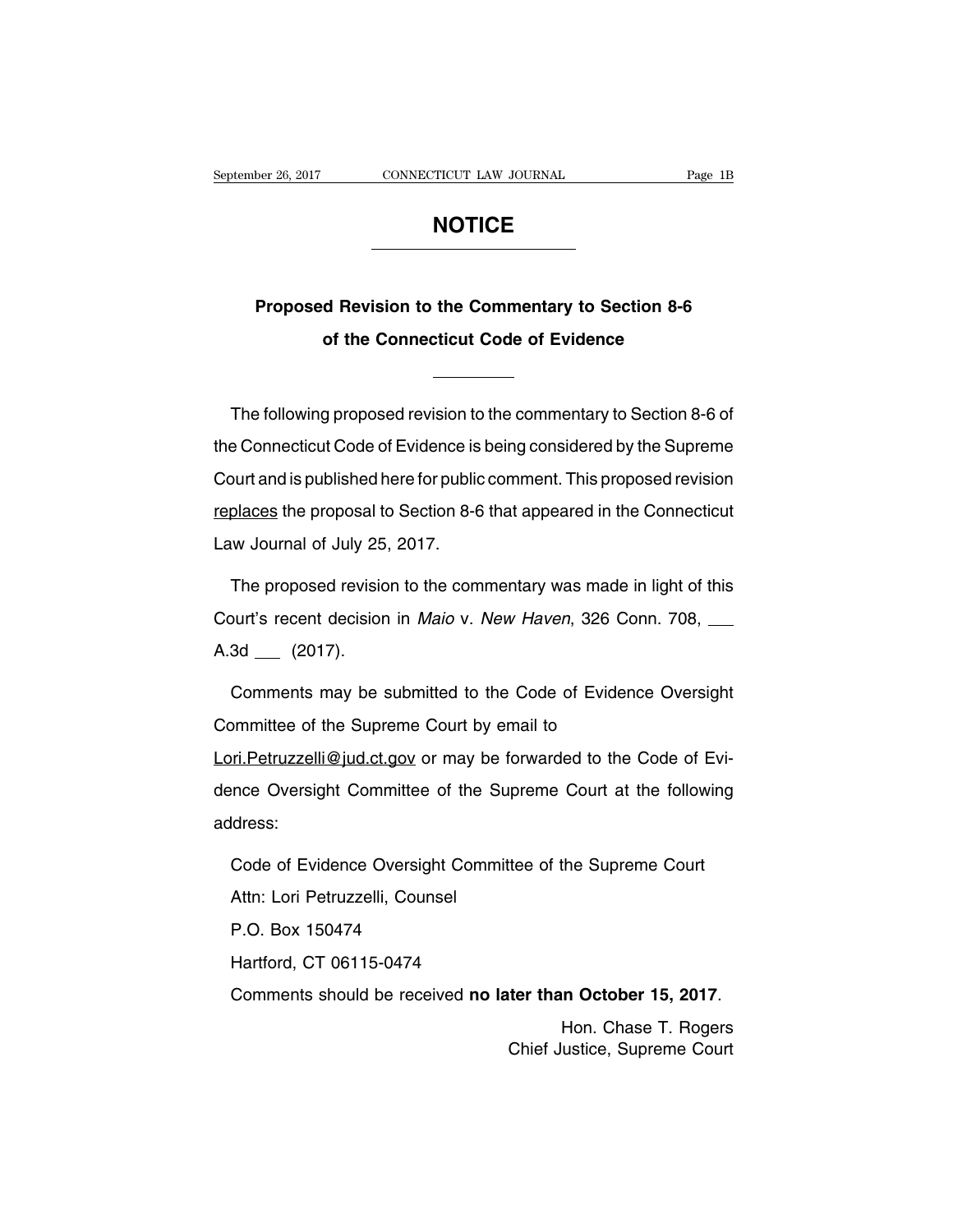# **INTRODUCTION**

Page 2B CONNECTICUT LAW JOURNAL September 26, 2017<br>
INTRODUCTION<br>
The following amendment to the commentary to Section 8-6 of the INTRODUCTION<br>
The following amendment to the commentary to Section 8-6 of the<br>
Connecticut Code of Evidence is being considered. Revisions are<br>
indicated by bold brackets for deletions and underlines for added INTRODUCTION<br>
The following amendment to the commentary to Section 8-6 of the<br>
Connecticut Code of Evidence is being considered. Revisions are<br>
indicated by bold brackets for deletions and underlines for added<br>
language. language. ction 8-6 of the<br>Revisions are<br>lines for added<br>Supreme Court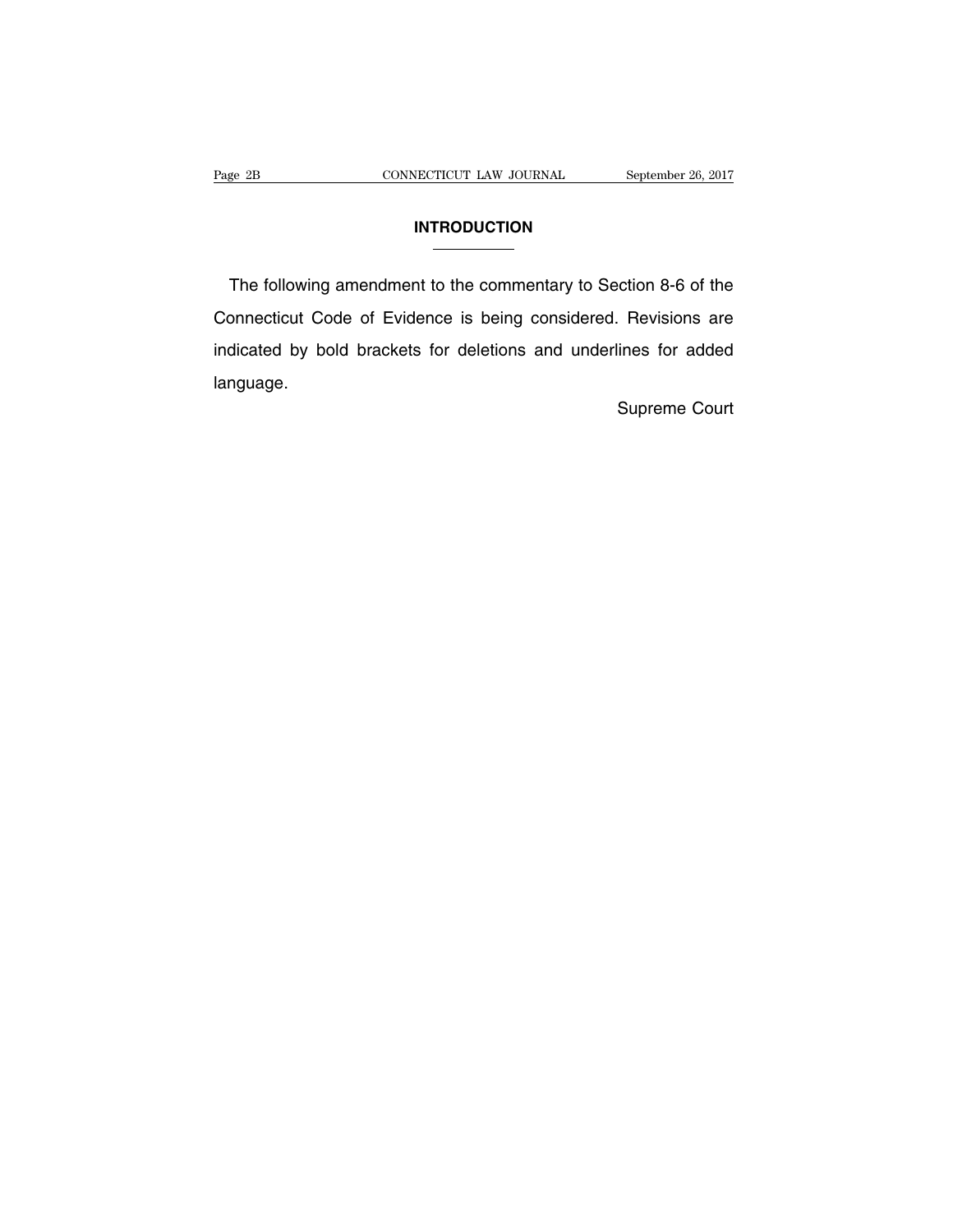# PROPOSED AMENDMENT TO THE CONNECTICUT CODE<br>
OF EVIDENCE **ECTICUT LAW JOURNAL<br>IENT TO THE CONNECTICU<br>OF EVIDENCE<br>CLE VIII—HEARSAY CONNECTICUT LAW JOURNAL<br>
ENDMENT TO THE CONNECTICUT CO<br>
OF EVIDENCE<br>
ARTICLE VIII—HEARSAY<br>
F (ARTICLE VIII—HEARSAY) PROPOSED AMENDMENT TO THE CONNECTICUT CODE<br>
OF EVIDENCE<br>
ARTICLE VIII—HEARSAY<br>
Sec. 8-6. Hearsay Exceptions: Declarant Must Be Unavailable<br>
The following are not excluded by the hearsay rule if the declarant**

OF EVIDENCE<br>ARTICLE VIII—HEARSAY<br>c. 8-6. Hearsay Exceptions: Declarant Must Be Unavailable<br>The following are not excluded by the hearsay rule if the declarant<br>unavailable as a witness: ARTICLE VIII—HEARSAY<br>Sec. 8-6. Hearsay Exceptions: Declarant Must Be Unavailable<br>The following are not excluded by the hearsay rule if the declarant<br>is unavailable as a witness:<br>(1) Former testimony. Testimony given as a w

**(2) Former testimony: The following are not excluded by the hearsay rule if the declarant<br>unavailable as a witness:<br>(1) Former testimony. Testimony given as a witness at another<br>aring of the same or a different proceeding** The following are not excluded by the hearsay rule if the declarant<br>is unavailable as a witness:<br>(1) Former testimony. Testimony given as a witness at another<br>hearing of the same or a different proceeding, provided (A) the is unavailable as a witness:<br>
(1) Former testimony. Testimony given as a witness at another<br>
hearing of the same or a different proceeding, provided (A) the issues<br>
in the former hearing are the same or substantially simil (1) Former testimony. Testimony given as a witness at another hearing of the same or a different proceeding, provided (A) the issues in the former hearing are the same or substantially similar to those in the hearing in wh hearing of the same or a different proceeding, provided (A) the issues<br>in the former hearing are the same or substantially similar to those in<br>the hearing in which the testimony is being offered, and (B) the party<br>against In the former hearing are the same or substantially<br>the hearing in which the testimony is being offered<br>against whom the testimony is now offered had<br>develop the testimony in the former hearing.<br>(2) Dying declaration. In a External probable between the test imony is being offered, and (B) the party<br>
(2) Dying the test imony in the former hearing.<br>
(2) Dying declaration. In a prosecution in which the death of the<br>
clarant is the subject of th

develop the testimony is now offered had an opportunity to<br>develop the testimony in the former hearing.<br>(2) Dying declaration. In a prosecution in which the death of the<br>declarant is the subject of the charge, a statement develop the testimony in the former hearing.<br>
(2) Dying declaration. In a prosecution in which the death of the<br>
declarant is the subject of the charge, a statement made by the declar-<br>
ant, while the declarant was conscio (2) Dying declaration. In a prosecution in which the death of the declarant is the subject of the charge, a statement made by the declarant, while the declarant was conscious of his or her impending death, concerning the c **Example 2018**<br>
(clarant is the subject of the charge, a statement made by the declar-<br>
it, while the declarant was conscious of his or her impending death,<br> **(3) Statement against civil interest.** A trustworthy statement

ant, while the declarant was conscious of his or her impending death,<br>concerning the cause of or the circumstances surrounding the death.<br>(3) Statement against civil interest. A trustworthy statement that,<br>at the time of i concerning the cause of or the circumstances surrounding the death.<br>
(3) Statement against civil interest. A trustworthy statement that,<br>
at the time of its making, was against the declarant's pecuniary or<br>
proprietary int (3) Statement against civil interest. A trustworthy statement that, at the time of its making, was against the declarant's pecuniary or proprietary interest, or that so far tended to subject the declarant to civil liabilit at the time of its making, was against the declarant's pecuniary or<br>proprietary interest, or that so far tended to subject the declarant to<br>civil liability that a reasonable person in the declarant's position would<br>not hav proprietary interest, or that so far tended to subject the declarant to<br>civil liability that a reasonable person in the declarant's position would<br>not have made the statement unless the person believed it to be true.<br>In de propriodary interest, or that so far tended to subject the declarant to<br>civil liability that a reasonable person in the declarant's position would<br>not have made the statement unless the person believed it to be true.<br>In de by a with the test of cross-tanding below the test of cross-examination exist.<br>In determining the trustworthiness of such a statement the consider whether safeguards reasonably equivalent to the d<br>by a witness and the test determining the trustworthiness of such a statement the court shall<br>nsider whether safeguards reasonably equivalent to the oath taken<br>a witness and the test of cross-examination exist.<br>(4) Statement against penal interest. consider whether safeguards reasonably equivalent to the oath taken<br>by a witness and the test of cross-examination exist.<br>(4) Statement against penal interest. A trustworthy statement<br>against penal interest that, at the ti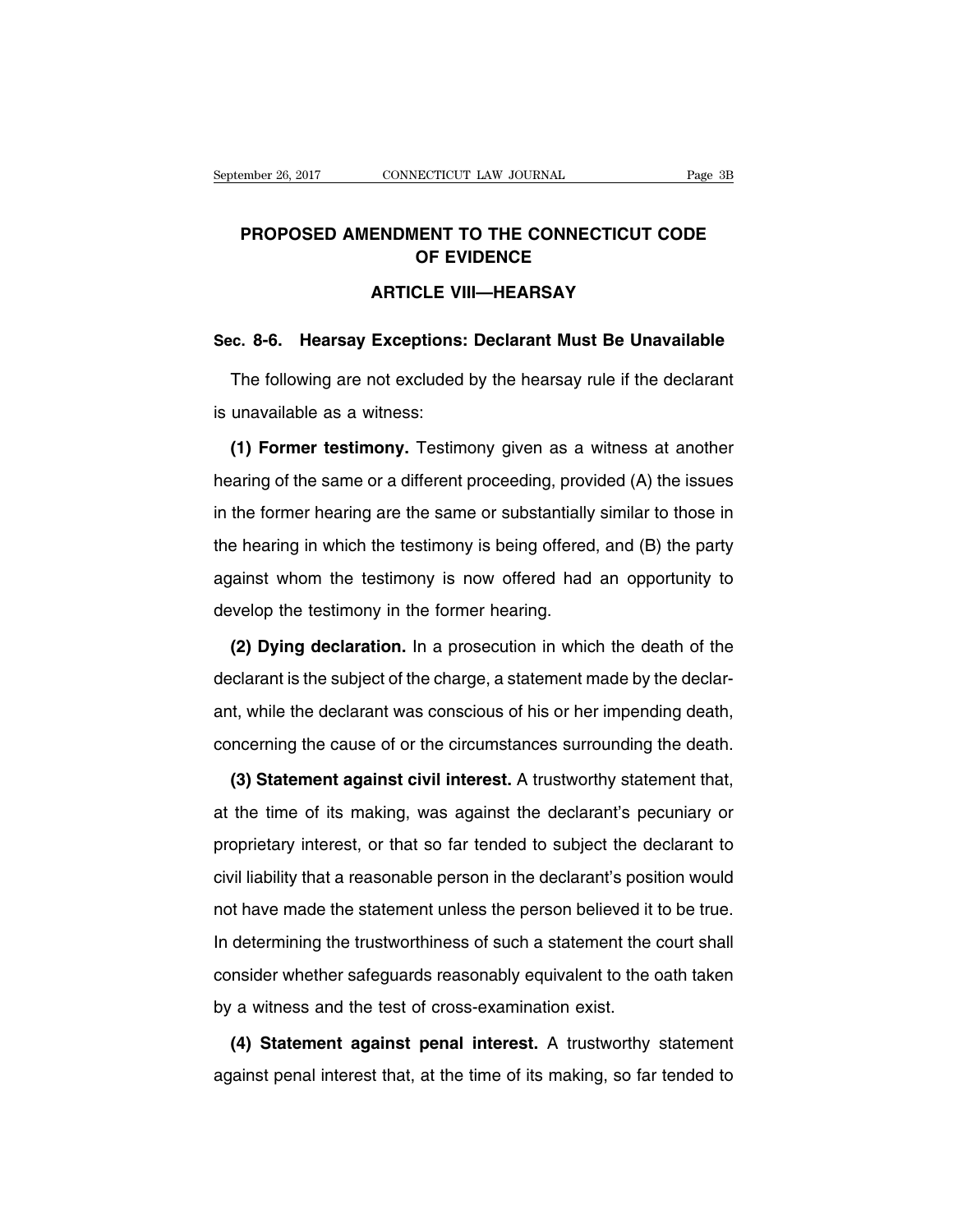Fage 4B<br>
Subject the declarant to criminal liability that a reasonable person in<br>
the declarant's position would not have made the statement unless Fage 4B<br>
subject the declarant to criminal liability that a reasonable person in<br>
the declarant's position would not have made the statement unless<br>
the person believed it to be true. In determining the trustworthiness subject the declarant to criminal liability that a reasonable person in<br>the declarant's position would not have made the statement unless<br>the person believed it to be true. In determining the trustworthiness<br>of a statement subject the declarant to criminal liability that a reasonable person in<br>the declarant's position would not have made the statement unless<br>the person believed it to be true. In determining the trustworthiness<br>of a statement the declarant's position would not have made the statement unless<br>the person believed it to be true. In determining the trustworthiness<br>of a statement against penal interest, the court shall consider (A) the<br>time the state the person believed it to be true. In determining the trustworthiness<br>of a statement against penal interest, the court shall consider (A) the<br>time the statement was made and the person to whom the statement<br>was made, (B) t of a statement against penal interest, the court shall consider (A) the time the statement was made and the person to whom the statement was made, (B) the existence of corroborating evidence in the case, and (C) the extent time the statement v<br>was made, (B) the<br>and (C) the extent to<br>penal interest. It is made, (B) the existence of corroborating evidence in the case,<br>
d (C) the extent to which the statement was against the declarant's<br>
rnal interest.<br> **(5) Statement concerning ancient private boundaries.** A state-<br>
en

and (C) the extent to which the statement was against the declarant's<br>penal interest.<br>(5) Statement concerning ancient private boundaries. A state-<br>ment, made before the controversy arose, as to the location of ancient<br>pri penal interest.<br>
(5) Statement concerning ancient private boundaries. A state-<br>
ment, made before the controversy arose, as to the location of ancient<br>
private boundaries if the declarant had peculiar means of knowing the<br> (5) Statement concerning ancient private boundaries. A statement, made before the controversy arose, as to the location of ancient private boundaries if the declarant had peculiar means of knowing the boundary and had no i ment, made before the<br>private boundaries if<br>boundary and had<br>the statement. Fivate boundaries if the declarant had peculiar means of knowing the<br>
undary and had no interest to misrepresent the truth in making<br> **(6) Reputation of a past generation.** Reputation of a past genera-<br>
in concerning facts

the statement.<br> **(6) Reputation of a past generation.** Reputation of a past genera-<br>
tion concerning facts of public or general interest or affecting public<br>
or private rights as to ancient rights of which the declarant is the statement.<br> **(6) Reputation of a past generation.** Reputation of a past generation concerning facts of public or general interest or affecting public<br>
or private rights as to ancient rights of which the declarant is pr (6) Reputation of a past generation. Reputation of a past generation concerning facts of public or general interest or affecting public or private rights as to ancient rights of which the declarant is presumed or shown to tion concerning facts of public or general interest or affecting public<br>or private rights as to ancient rights of which the declarant is presume<br>or shown to have had competent knowledge and which matters are<br>incapable of p private rights as to ancient rights of which the declarant is presumed<br>shown to have had competent knowledge and which matters are<br>capable of proof in the ordinary way by available witnesses.<br>(7) Statement of pedigree and

or shown to have had competent knowledge and which matters are<br>incapable of proof in the ordinary way by available witnesses.<br>(7) Statement of pedigree and family relationships. A statement<br>concerning pedigree and family r incapable of proof in the ordinary way by available witnesses.<br>
(7) Statement of pedigree and family relationships. A statement<br>
concerning pedigree and family relationships, provided (A) the state-<br>
ment was made before t (7) Statement of pedigree and family relationships. A statement concerning pedigree and family relationships, provided (A) the statement was made before the controversy arose, (B) the declarant had no interest to misrepre concerning pedigree and family relationships, provided (A) the state-<br>ment was made before the controversy arose, (B) the declarant had no<br>interest to misrepresent in making the statement, and (C) the declarant,<br>because of ment was made before the controversy arose, (B) the declarant had no<br>interest to misrepresent in making the statement, and (C) the declarant,<br>because of a close relationship with the family to which the statement<br>relates,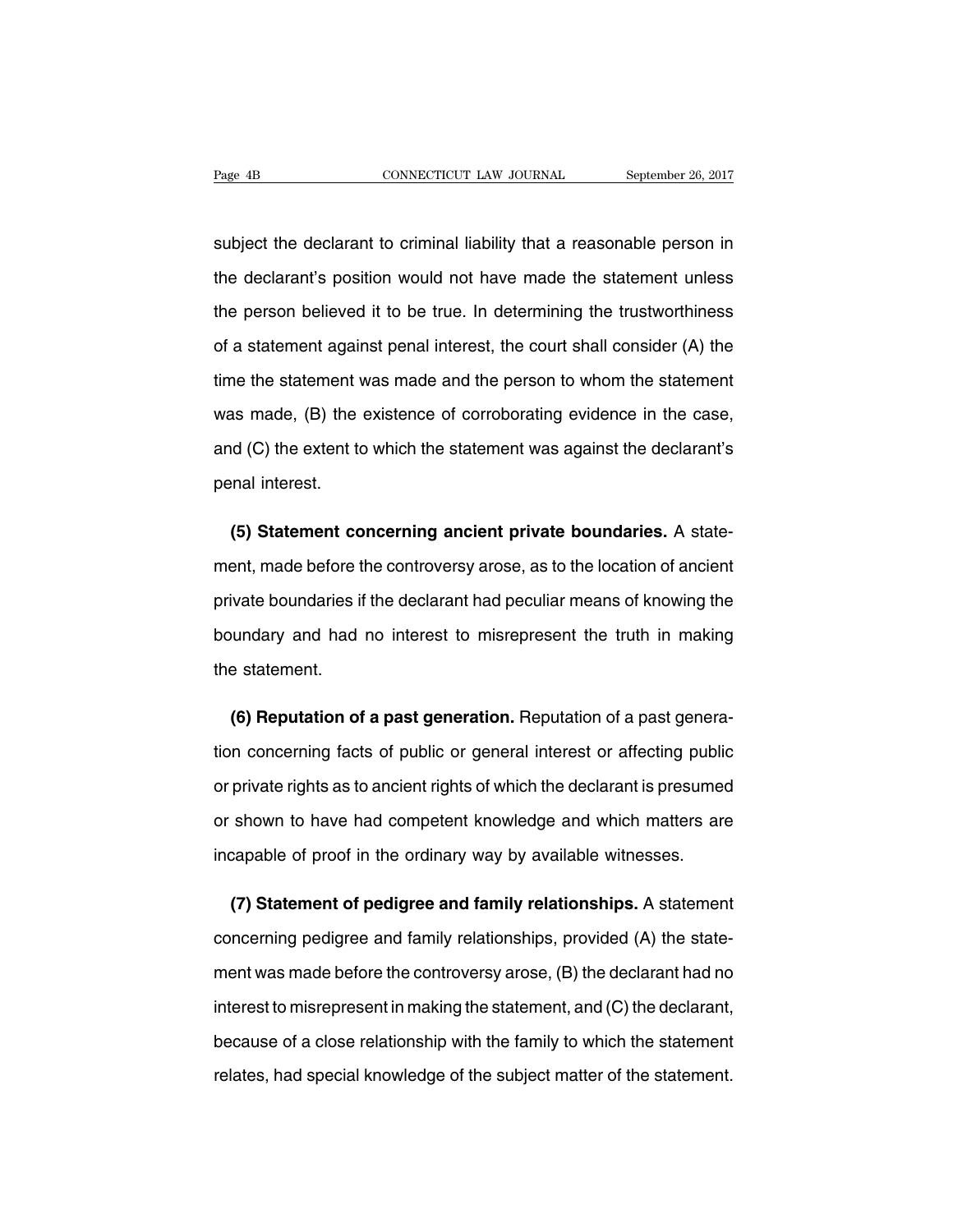<sup>thember 26, 2017 CONNECTICUT LAW JOURNAL Page 5B<br> **(8) Forfeiture by wrongdoing.** A statement offered against a party<br>
No has engaged in wrongdoing that was intended to, and did, procure</sup> September 26, 2017 CONNECTICUT LAW JOURNAL Page 5B<br> **(8) Forfeiture by wrongdoing.** A statement offered against a party<br>
who has engaged in wrongdoing that was intended to, and did, procure<br>
the unavailability of the decla (8) Forfeiture by wrongdoing. A statement offered<br>who has engaged in wrongdoing that was intended to,<br>the unavailability of the declarant as a witness.<br>(Amended June 29, 2007, to take effect Jan. 1, 20 (8) Forfeiture by wrongdoing. A statement offered against a<br>no has engaged in wrongdoing that was intended to, and did, pre<br>e unavailability of the declarant as a witness.<br>(Amended June 29, 2007, to take effect Jan. 1, 200

## **COMMENTARY**

e unavailability of the declarant as a witness.<br>
(Amended June 29, 2007, to take effect Jan. 1, 2008)<br>
COMMENTARY<br>
The [common thread running through] <u>fundamental threshold</u><br>
quirement of all Section 8-6 hearsay exception (Amended June 29, 2007, to take effect Jan. 1, 2008)<br>
COMMENTARY<br>
The [common thread running through] <u>fundamental threshold</u><br>
requirement of all Section 8-6 hearsay exceptions is [the requirement]<br>
that the declarant be u COMMENTARY<br>The [common thread running through] fundamental threshold<br>requirement of all Section 8-6 hearsay exceptions is [the requirement]<br>that the declarant be unavailable as a witness. At common law, the<br>definition of u The [common thread running through] <u>fundamental threshold</u><br>requirement of all Section 8-6 hearsay exceptions is [the requirement]<br>that the declarant be unavailable as a witness. At common law, the<br>definition of unavailabi requirement of all Section 8-6 hearsay exceptions is [the requirement]<br>that the declarant be unavailable as a witness. At common law, the<br>definition of unavailability has varied with the [individual] particular<br>hearsay exc requirement of an economic or nearedy exceptions is the requirement,<br>that the declarant be unavailabile as a witness. At common law, the<br>definition of unavailability has varied with the [individual] particular<br>hearsay exce ration of unavailability has varied with the [individual] particular<br>hearsay exception at issue. For example, the Supreme Court has<br>recognized death as the only form of unavailability for the dying decla-<br>ration and ancien Rearsay exception at issue. For example, the Supreme Court has<br>recognized death as the only form of unavailability for the dying decla-<br>ration and ancient private boundary hearsay exceptions. See, e.g.,<br>Rompev. King, 185 C recognized death as the only form of unavailability for the dying decla-<br>ration and ancient private boundary hearsay exceptions. See, e.g.,<br>Rompev. King, 185 Conn. 426, 429, 441 A.2d 114 (1981) (boundaries);<br>State v. Manga ration and ancient private boundary hearsay exceptions. See, e.g.,<br> *Rompev. King*, 185 Conn. 426, 429, 441 A.2d 114 (1981) (boundaries);<br> *State v. Manganella*, 113 Conn. 209, 215–16, 155 A. 74 (1931) (dying<br>
declarations Rompev. King, 185 Conn. 426, 429, 441 A.2d 114 (1981) (boundaries);<br>
State v. Manganella, 113 Conn. 209, 215–16, 155 A. 74 (1931) (dying<br>
declarations). [But in *State v. Frye*, 182 Conn. 476, 438 A.2d 735<br>
(1980),] <u>More </u> declarations). [But in *State v. Frye, 182*, 1177.28 111(1551) (boundance), State v. *Manganella, 113 Conn. 209, 215*–16, 155 A. 74 (1931) (dying declarations). [But in *State v. Frye, 182 Conn. 476, 438 A.2d 735* (1980),] State v. Manganella, 113 Conn. 209, 215–16, 155 A. 74 (1931) (dying declarations). [But in State v. Frye, 182 Conn. 476, 438 A.2d 735 (1980),] More recently, the court has adopted the federal rule's uniform definition of u (1980),] More recently, the court has adopted the federal rule's uniform<br>definition of unavailability <u>set forth in Fed. R. Evid. 804 (a)</u>. [for the<br>statement against penal interest exception; id., 481–82; thereby recog-<br> definition of unavailability set forth in Fed. R. Evid. 804 (a). [for the statement against penal interest exception; id., 481–82; thereby recognizing other forms of unavailability such as testimonial privilege and lack of diatomont again of ponarintered exception, i.e., i.e. i.e., increasy recesy<br>nizing other forms of unavailability such as testimonial privilege and<br>lack of memory. See Fed. R. Evid. 804 (a); see also *State* v. *Schiappa*,<br> lack of memory. See Fed. R. Evid. 804 (a); see also *State* v. *Schiappa*,<br>248 Conn. 132, 142–45, 728 A.2d 466 (1999). The court has yet to<br>determine whether the definition of unavailability recognized in *Frye*<br>applies to declarant. 132, 142–45, 728 A.2d 466 (1999). The court has yet to<br>determine whether the definition of unavailability recognized in *Frye*<br>applies to other hearsay exceptions requiring the unavailability of the<br>declarant.] Figure 1.2. The 1.5, 1.2 Term in the start intervalse of the start intervalse of the strain whether the definition of unavailability recognized in *Frye* lies to other hearsay exceptions requiring the unavailability of th applies to other h<br>applies to other h<br>declarant.] See A<br>(2017); see a<br>A.2d 466 (1999).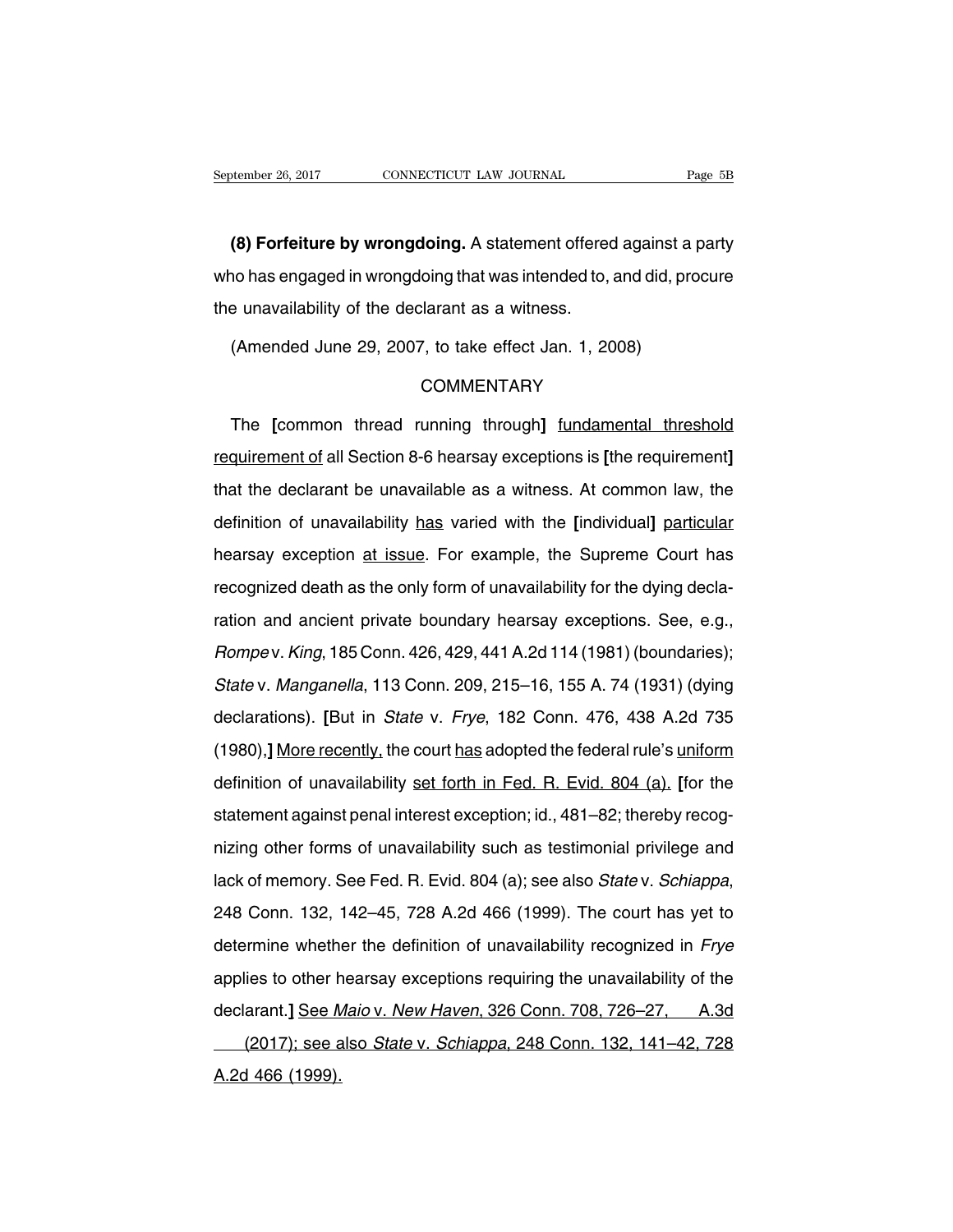<sup>2</sup> 6B<br> **EXECUTE CONNECTICUT LAW JOURNAL**<br> **EXECUTE:**<br> **EXECUTE:**<br> **EXECUTE:**<br> **EXECUTE:**<br> **EXECUTE:**<br> **EXECUTE:**<br> **EXECUTE:**<br> **EXECUTE:**<br> **EXECUTE:**<br> **EXECUTE:**<br> **EXECUTE:**<br> **EXECUTE:**<br> **EXECUTE:**<br> **EXECUTE:**<br> **EXECUTE:**<br> Eage 6B<br> **EXECUTE CONNECTICUT LAW JOURNAL** September 26, 2017<br> **EXECUTE:** CONNECTICUT LAW JOURNAL September 26, 2017<br> **EXECUTE:** Section<br>
8-6 [eschews a] <u>contains no uniform definition of unavailability. [Refer-<br>
ence sho</u> [In keeping with the common law,] At this point, however, Section<br>8-6 [eschews a] contains no uniform definition of unavailability. [Refer-<br>ence should be made to common-law cases addressing the particular<br>hearsay exceptio [In keeping with the cor<br>8-6 [eschews a] contains ne<br>ence should be made to co<br>hearsay exception.]<br>The proponent of evide Feschews a] contains no uniform definition of unavailability. [Refer-<br>ce should be made to common-law cases addressing the particular<br>arsay exception.]<br>The proponent of evidence offered under Section 8-6 carries the<br>den of

ence should be made to common-law cases addressing the particular<br>hearsay exception.]<br>The proponent of evidence offered under Section 8-6 carries the<br>burden of proving the declarant's unavailability. E.g., *State v. Aillon* The proponent of evidence offered under Section 8-6 carries the<br>burden of proving the declarant's unavailability. E.g., *State v. Aillon*,<br>202 Conn. 385, 390, 521 A.2d 555 (1987); *State v. Rivera*, 220 Conn.<br>408, 411, 599 must proponent of ontesting ontrod and receiver of stating that burden of proving the declarant's unavailability. E.g., *State v. Aillon*, 202 Conn. 385, 390, 521 A.2d 555 (1987); *State v. Rivera*, 220 Conn. 408, 411, 599 202 Conn. 385, 390, 521 A.2d 555 (1987); *State v. Rivera*, 220 Conn.<br>408, 411, 599 A.2d 1060 (1991). To satisfy this burden, the proponent<br>must show that a good faith, genuine effort was made to procure<br>the declarant's at 108, 411, 599 A.2d 1060 (1991). To satisfy this burden, the proponent<br>
must show that a good faith, genuine effort was made to procure<br>
the declarant's attendance by process or other reasonable means.<br>
"[S]ubstantial dilig must show that a good faith, genuine effort was made to procure<br>the declarant's attendance by process or other reasonable means.<br>"[S]ubstantial diligence" is required; *State v. Lopez*, 239 Conn. 56,<br>75, 681 A.2d 950 (1996 the declarant's attendance by process or other reasonable means.<br>
"[S]ubstantial diligence" is required; *State v. Lopez*, 239 Conn. 56,<br>
75, 681 A.2d 950 (1996); but the proponent is not required to do<br>
"everything concei "[S]ubstantial diligence" is required; *State v. Lopez*, 239 Conn. 56,<br>75, 681 A.2d 950 (1996); but the proponent is not required to do<br>"everything conceivable" to secure the witness' presence. (Internal<br>quotation marks om 75, 681 A.2d 950 (1996); but the proponent is not required to do<br>"everything conceivable" to secure the witness' presence. (Internal<br>quotation marks omitted.) *State v. Wright*, supra, 107 Conn. App.<br>89–90. A trial court i "everything conceivable" to secure the witness' presence. (Internal quotation marks omitted.) State v. Wright, supra, 107 Conn. App.<br>89–90. A trial court is not precluded from relying on the representations of counsel rega "everything conceivable" to secure the witness' presence. (Internal quotation marks omitted.) State v. Wright, supra, 107 Conn. App.<br>89–90. A trial court is not precluded from relying on the representations of counsel rega edge. At trial court is not precluded from relying on the represe<br>of counsel regarding efforts made to procure the witness' atte<br>at trial if those representations are based on counsel's persona<br>edge. See Maio v. New Haven, counsel regarding efforts made to procure the witness' attendance<br>rial if those representations are based on counsel's personal knowl-<br>ge. See *Maio v. New Haven*, supra, 326 Conn. 729.<br>With respect to deposition testimony

at trial if those representations are based on counsel's personal knowledge. See *Maio v. New Haven*, supra, 326 Conn. 729.<br>With respect to deposition testimony, Practice Book § 13-31 (a) (4)<br>expands the scope of Section 8 edge. See Maio v. New Haven, supra, 326 Conn. 729.<br>With respect to deposition testimony, Practice Book § 13-31 (a) (4)<br>expands the scope of Section 8-6 by permitting the admissibility of<br>depositions in certain circumstance With respect to deposition testimony, Practice Book § 13-31 (a) (4)<br>expands the scope of Section 8-6 by permitting the admissibility of<br>depositions in certain circumstances where the deponent is deemed<br>unavailable for purp expands the scope of Section 8-6 by permitting the admissibility of depositions in certain circumstances where the deponent is deemed unavailable for purposes of that rule. Among other things, the rule covers situations w depositions in certain circumstances where the deponent is deemed<br>unavailable for purposes of that rule. Among other things, the rule<br>covers situations where a deponent is dead, at a greater distance<br>than thirty miles from depositions in certain circumstances where the deponent is deemed<br>unavailable for purposes of that rule. Among other things, the rule<br>covers situations where a deponent is dead, at a greater distance<br>than thirty miles from covers situations where a deponent is dead, at a greater distance<br>than thirty miles from the trial or hearing, out of state until the trial or<br>hearing terminates, or unable to attend due to age, illness, infirmity,<br>or impr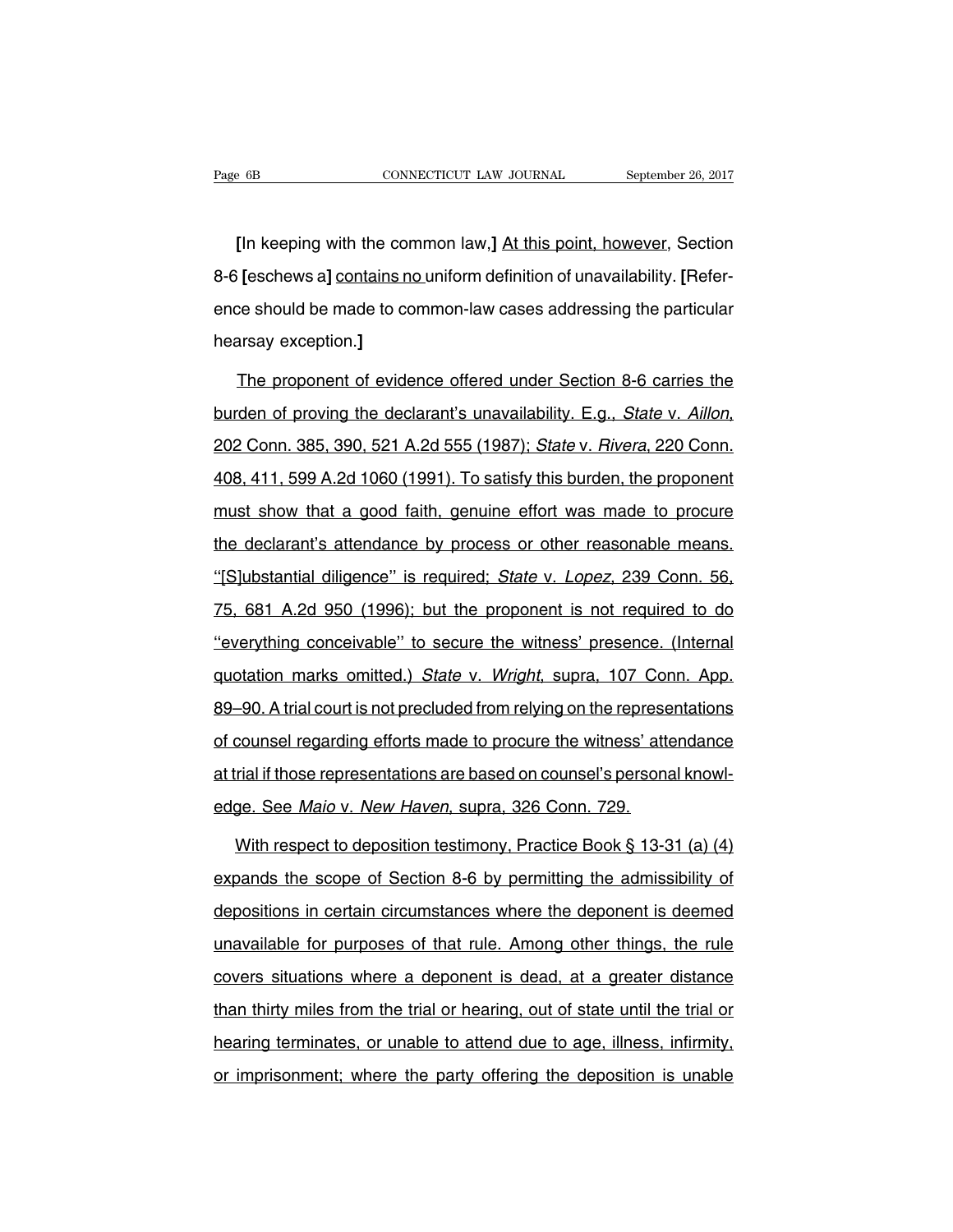September 26, 2017 CONNECTICUT LAW JOURNAL Page 7B<br>to procure the attendance of the deponent by subpoena; or under<br>exceptional circumstances in the interest of justice. See *Gateway Co.* September 26, 2017 CONNECTICUT LAW JOURNAL Page 7B<br>to procure the attendance of the deponent by subpoena; or under<br>exceptional circumstances in the interest of justice. See *Gateway Co.*<br>v. *DiNoia*, 232 Conn. 223, 238 n.1 to procure the attendance of the deponent by subpoena; or under<br>exceptional circumstances in the interest of justice. See *Gateway Co.*<br>v. *DiNoia*, 232 Conn. 223, 238 n.11, 654 A.2d 342 (1995) (observing<br>that Practice Boo to procure the attendance of the deponent by subpoena; or under<br>exceptional circumstances in the interest of justice. See Gateway Co.<br>v. DiNoia, 232 Conn. 223, 238 n.11, 654 A.2d 342 (1995) (observing<br>that Practice Book § exceptional circumstance of the dependent by edspoond, of difference exceptional circumstances in the interest of justice. See *Gateway Co.*<br>v. *DiNoia*, 232 Conn. 223, 238 n.11, 654 A.2d 342 (1995) (observing that Practic v. DiNoia, 232 Conn. 223, 238 n.11, 654 A.2d 342 (1995) (observing<br>that Practice Book § 248 [d], now § 13-31 [a], "broadens the rules of<br>evidence by permitting otherwise inadmissible evidence to be admit-<br>ted"). See Sectio that Practice Book § 248 [d], now § 13-31 [a], "broadens the rules of evidence by permitting otherwise inadmissible evidence to be admitted"). See Section 8-2 (a) and the commentary thereto regarding situations where the with the Dock y 2 To pay.<br>
evidence by permitting othen<br>
ted"). See Section 8-2 (a) a<br>
situations where the Code cor<br>
with the Practice Book.<br>
Numerous statutes also pro The Section 8-2 (a) and the commentary thereto regarding<br>
uations where the Code contains provisions that may have conflicted<br>
the Practice Book.<br>
Numerous statutes also provide for the admissibility of former depo-<br>
on or

situations where the Code contains provisions that may have conflicted<br>with the Practice Book.<br>Numerous statutes also provide for the admissibility of former depo-<br>sition or trial testimony under specified circumstances. S with the Practice Book.<br>
Numerous statutes also provide for the admissibility of form<br>
sition or trial testimony under specified circumstances. See<br>
Statutes §§ 52-149a, 52-152 (a), 52-159, and 52-160.<br>
(1) Former testimon Numerous statutes also provid<br>The onlight onlight testimony under statutes §§ 52-149a, 52-152 (a)<br>**(1) Former testimony.**<br>Connecticut cases recognize on or trial testimony under specified circumstances. See General<br>tutes §§ 52-149a, 52-152 (a), 52-159, and 52-160.<br>(1) Former testimony.<br>Connecticut cases recognize the admissibility of a witness' former<br>timony as an excep

Statutes §§ 52-149a, 52-152 (a), 52-159, and 52-160.<br>
(1) Former testimony.<br>
Connecticut cases recognize the admissibility of a witness' former<br>
testimony as an exception to the hearsay rule when the witness subse-<br>
quentl (1) Former testimony.<br>
Connecticut cases recognize the admissibility of a witness' former<br>
testimony as an exception to the hearsay rule when the witness subse-<br>
quently becomes unavailable. E.g., *State v. Parker*, 161 C Connecticut cases recognize the admissibility of a witness' former<br>testimony as an exception to the hearsay rule when the witness subse-<br>quently becomes unavailable. E.g., *State v. Parker*, 161 Conn. 500,<br>504, 289 A.2d 89 Lestimony as an exception to the hearsay rule when the witness subsequently becomes unavailable. E.g., *State v. Parker*, 161 Conn. 500, 504, 289 A.2d 894 (1971); *Atwood v. Atwood*, 86 Conn. 579, 584, 86 A. 29 (1913); *St* duently becomes unavailable. E.g., *State v. Parker*, 161 Conn. 500, 504, 289 A.2d 894 (1971); *Atwood v. Atwood*, 86 Conn. 579, 584, 86 A. 29 (1913); *State v. Malone*, 40 Conn. App. 470, 475–78, 671 A.2d 1321, cert. deni 504, 289 A.2d 894 (1971); Atwood v. Atwood, 86 Conn. 579, 584, 86<br>A. 29 (1913); State v. Malone, 40 Conn. App. 470, 475–78, 671 A.2d<br>1321, cert. denied, 237 Conn. 904, 674 A.2d 1332 (1996). For purposes<br>of the former test 1, 2007, 2007, 2007, 2007, 1, 7, 7, 7, 7, 7, 7, 7, 7, 7, 7, 2007, 2007, 2007, 2007, 2007, 2007, 2007, 2007, 20<br>A. 29 (1913); *State v. Malone,* 40 Conn. App. 470, 475–78, 671 A.2d<br>1321, cert. denied, 237 Conn. 904, 674 A.2 1321, cert. denied, 237 Conn. 904, 674 A.2d 1332 (1996). For purposes<br>of the former testimony exception, the proponent must demonstrate<br>that a good faith, genuine effort was made to procure the attendance<br>of the witness at of the former testimony exception, the proponent must demonstrate<br>that a good faith, genuine effort was made to procure the attendance<br>of the witness at trial but is not required to demonstrate that efforts<br>were made to ta of the former testimony exception, the proponent must demonstrate<br>that a good faith, genuine effort was made to procure the attendance<br>of the witness at trial but is not required to demonstrate that efforts<br>were made to ta The witness at trial but is not required to demonstrate that efforts<br>re made to take the deposition of the witness. See Maio v. New<br>ven, supra, 326 Conn. 729.<br>In addition to showing unavailability; e.g., Crochiere v. Board

were made to take the deposition of the witness. See Maio v. New<br>Haven, supra, 326 Conn. 729.<br>In addition to showing unavailability; e.g., *Crochiere v. Board of*<br>Education, 227 Conn. 333, 356, 630 A.2d 1027 (1993); *State*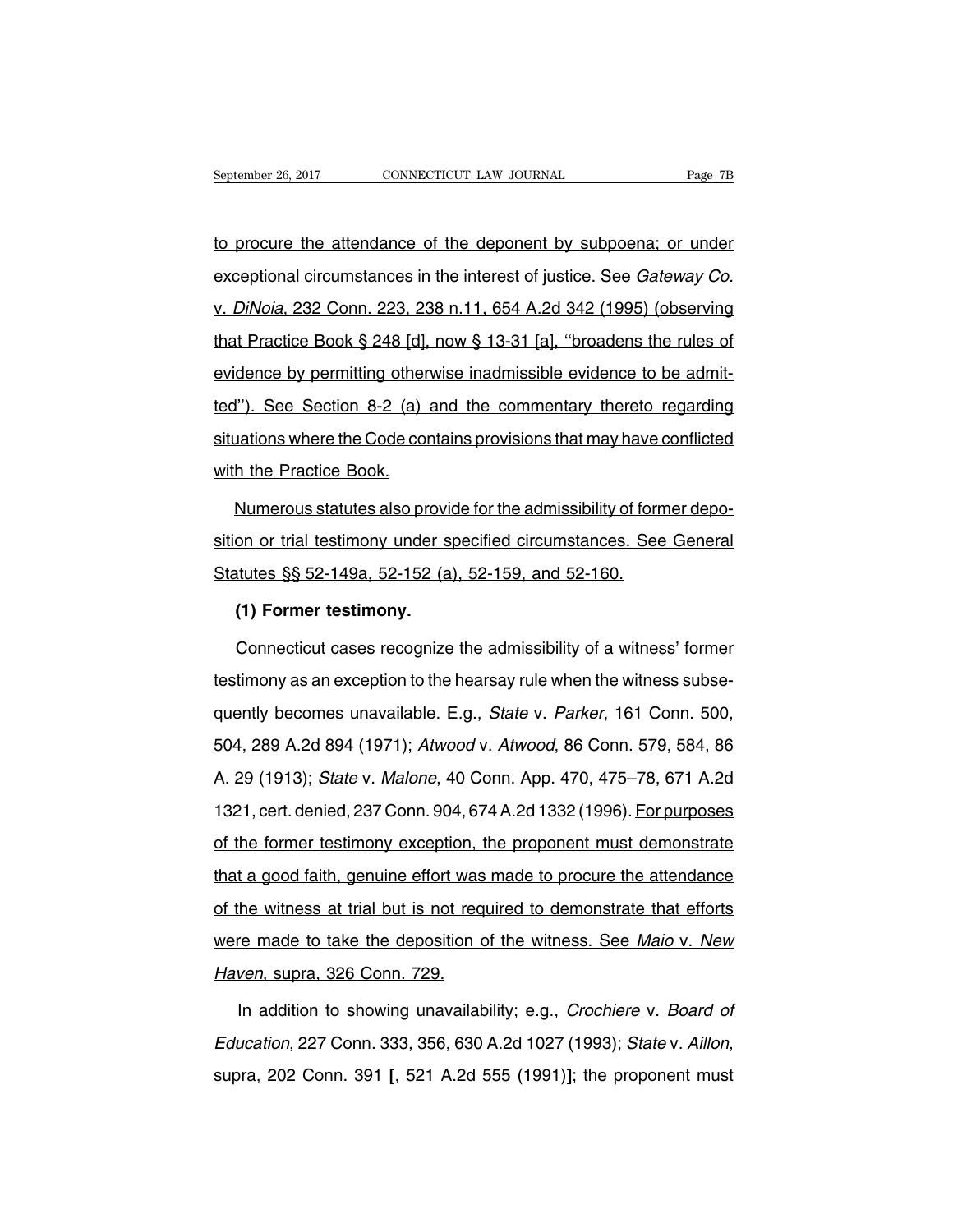Page 8B<br>
cONNECTICUT LAW JOURNAL September 26, 2017<br>
establish two foundational elements. First, the proponent must show<br>
that the issues in the proceeding in which the witness testified and Fage 8B CONNECTICUT LAW JOURNAL September 26, 2017<br>establish two foundational elements. First, the proponent must show<br>that the issues in the proceeding in which the witness testified and<br>the proceeding in which the witnes establish two foundational elements. First, the proponent must show<br>that the issues in the proceeding in which the witness testified and<br>the proceeding in which the witness' former testimony is offered are<br>the same or subs establish two foundational elements. First, the proponent must show<br>that the issues in the proceeding in which the witness testified and<br>the proceeding in which the witness' former testimony is offered are<br>the same or subs that the issues in the proceeding in which the witness testified and<br>the proceeding in which the witness' former testimony is offered are<br>the same or substantially similar. E.g., *State v. Parker*, supra, 161<br>Conn. 504; *I* the proceeding in which the witness' former testimony is offered are<br>the same or substantially similar. E.g., *State v. Parker*, supra, 161<br>Conn. 504; *In re Durant*, 80 Conn. 140, 152, 67 A. 497 (1907); *Perez*<br>v. *D & L* the same or substantially similar. E.g., *State v. Parker*, supra, 161<br>Conn. 504; *In re Durant*, 80 Conn. 140, 152, 67 A. 497 (1907); *Perez*<br>v. *D & L Tractor Trailer School*, 117 Conn. App. 680, 690, 981 A.2d<br>497 (2009) similarity of issues in 199, 1986 117 annet, eaply, 191<br>Conn. 504; *In re Durant*, 80 Conn. 140, 152, 67 A. 497 (1907); *Perez*<br>v. *D & L Tractor Trailer School*, 117 Conn. App. 680, 690, 981 A.2d<br>497 (2009), cert. denied, v. *D & L Tractor Trailer School*, 117 Conn. App. 680, 690, 981 A.2d<br>497 (2009), cert. denied, 294 Conn. 923, 985 A.2d 1062 (2010). The<br>similarity of issues is required primarily as a means of ensuring that<br>the party again  $\frac{1}{2009}$ , cert. denied, 294 Conn. 923, 985 A.2d 1062 (2010). The similarity of issues is required primarily as a means of ensuring that the party against whom the former testimony is offered had a motive and interest similarity of issues is required primarily as a means of the party against whom the former testimony is offered and interest to adequately examine the witness in the form ing. See Atwood v. Atwood, supra, 86 Conn. 584.<br>Sec Frequency against whom the former testimony is offered had a motive<br>d interest to adequately examine the witness in the former proceed-<br>J. See Atwood v. Atwood, supra, 86 Conn. 584.<br>Second, the proponent must show that the

and interest to adequately examine the witness in the former proceed-<br>ing. See Atwood v. Atwood, supra, 86 Conn. 584.<br>Second, the proponent must show that the party against whom the<br>former testimony is offered had an oppor ing. See Atwood v. Atwood, supra, 86 Conn. 584.<br>Second, the proponent must show that the party against whom the<br>former testimony is offered had an opportunity to develop the testimony<br>in the former proceeding. E.g., *State* Second, the proponent must show that the party against whom the<br>former testimony is offered had an opportunity to develop the testimony<br>in the former proceeding. E.g., *State v. Parker*, supra, 161 Conn. 504;<br>*Lane v. Brai* former testimony is offered had an opportunity to develop the testimony<br>in the former proceeding. E.g., *State v. Parker*, supra, 161 Conn. 504;<br>Lane v. *Brainerd*, 30 Conn. 565, 579 (1862). This second foundational<br>requir former testimony is offered had an opportunity to develop the testimony<br>in the former proceeding. E.g., *State v. Parker*, supra, 161 Conn. 504;<br>*Lane v. Brainerd*, 30 Conn. 565, 579 (1862). This second foundational<br>requir tion of admissibility. See State v. Parker, supple, 101 Committed, 1, Lane v. Brainerd, 30 Conn. 565, 579 (1862). This second foundational requirement simply requires the opportunity to develop the witness' testimony; the requiement empty require<br>testimony; the use made of t<br>tion of admissibility. See St<br>43 Conn. App. 252, 264, 68<br>684 A.2d 712 (1996). n of admissibility. See *State* v. *Parker*, supra, 504; *State* v. *Crump*,<br>i Conn. App. 252, 264, 683 A.2d 402, cert. denied, 239 Conn. 941,<br>i4 A.2d 712 (1996).<br>The common law generally stated this second foundational el

43 Conn. App. 252, 264, 683 A.2d 402, cert. denied, 239 Conn. 941,<br>684 A.2d 712 (1996).<br>The common law generally stated this second foundational element<br>in terms of an opportunity for cross-examination; e.g., *State v. Wei* The common law generally stated this second foundational element<br>in terms of an opportunity for cross-examination; e.g., *State* v. Weinrib,<br>140 Conn. 247, 252, 99 A.2d 145 (1953); probably because the cases<br>involved the i in terms of an opportunity for cross-examination; e.g., *Statev. Weinrib*, 140 Conn. 247, 252, 99 A.2d 145 (1953); probably because the cases involved the introduction of former testimony against the party against whom it development of a witness' testimony against the party against<br>whom it previously was offered. Section 8-6 (1), however, supposes<br>development of a witness' testimony through direct or redirect exami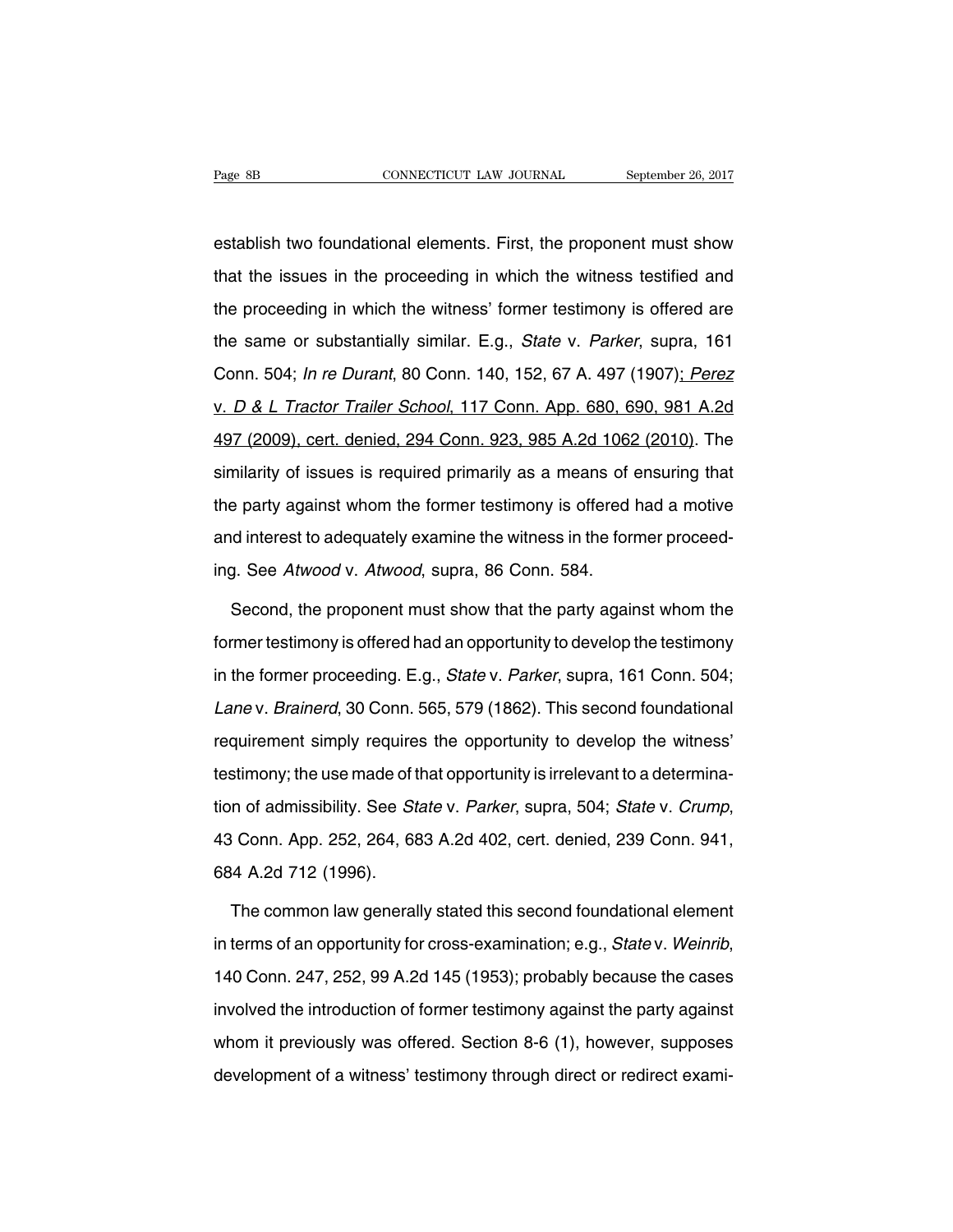September 26, 2017 CONNECTICUT LAW JOURNAL Page 9B<br>nation, in addition to cross-examination; cf. *Lane* v. *Brainerd*, supra,<br>30 Conn. 579; thus recognizing the possibility of former testimony September 26, 2017 CONNECTICUT LAW JOURNAL Page 9B<br>
1998 Conn. 579; thus recognizing the possibility of former testimony<br>
1999 Deing offered against its original proponent. The rules allowing a party hation, in addition to cross-examination; cf. *Lane* v. *Brainerd*, supra, 30 Conn. 579; thus recognizing the possibility of former testimony being offered against its original proponent. The rules allowing a party to impe nation, in addition to cross-examination; cf. *Lane* v. *Brainerd*, supra,<br>30 Conn. 579; thus recognizing the possibility of former testimony<br>being offered against its original proponent. The rules allowing a party<br>to impe tions, in during direct or redirect possibility of former testimony<br>being offered against its original proponent. The rules allowing a party<br>to impeach its own witness; Section 6-4; and authorizing leading ques-<br>tions duri being offered against its original proponent. The rules allowing a party<br>to impeach its own witness; Section 6-4; and authorizing leading ques-<br>tions during direct or redirect examination of hostile or forgetful wit-<br>nesse to impeach its own w<br>tions during direct c<br>nesses, for example<br>this approach.<br>Section 8-6 (1). In the during direct or redirect examination of hostile or forgetful wit-<br>sses, for example; Section 6-8 (b); provide added justification for<br>Section 8-6 (1), [in harmony] consistent with the modern trend,<br>andons the tradi

messes, for example; Section 6-8 (b); provide added justification for<br>this approach.<br>Section 8-6 (1), [in harmony] consistent with the modern trend,<br>abandons the traditional requirement of mutuality, i.e., that the identit this approach.<br>Section 8-6 (1), [in harmony] consistent with the modern trend,<br>abandons the traditional requirement of mutuality, i.e., that the identity<br>of the parties in the former and current proceedings be the same; se Section 8-6 (1), [in harmony] consistent with the modern trend,<br>abandons the traditional requirement of mutuality, i.e., that the identity<br>of the parties in the former and current proceedings be the same; see<br>Atwood v. Atw abandons the traditional requirement of mutuality, i.e., that the identity<br>of the parties in the former and current proceedings be the same; see<br>Atwood v. Atwood, supra, 86 Conn. 584; Lane v. Brainerd, supra, 30<br>Conn. 579; of the parties in the former and current proceedings be the same; see<br>Atwood v. Atwood, supra, 86 Conn. 584; Lane v. Brainerd, supra, 30<br>Conn. 579; in favor of requiring merely that the party against whom<br>the former testim Atwood v. Atwood, supra, 86 Conn. 584; Lane v. Brainerd, supra, 30 Conn. 579; in favor of requiring merely that the party against whom the former testimony is offered have had an opportunity to develop the witness' testimo Eximeted v. 2 Interest, eaply, etc. 21. Each v. 21. Early against whom<br>the former testimony is offered have had an opportunity to develop<br>the witness' testimony in the former proceeding. See [5 J. Wigmore,<br>Evidence (4th Ed the former testin<br>the former testin<br>Evidence (4th Edonn. 152.<br>(2) Dvina dec e witness' testimony in the fo<br>
idence (4th Ed. 1974) § 138<br>
pnn. 152.<br> **(2) Dying declaration.**<br>
Section 8-6 (2) recognizes Completers. vidence (4th Ed. 1974) § 1388, p. 111; cf.] <u>In re Durant</u>, supra, 80<br>pnn. 152.<br>**(2) Dying declaration.**<br>Section 8-6 (2) recognizes Connecticut's common-law dying decla-<br>tion hearsay exception. E.g., *State* v. *Onofrio*,

Conn. 152.<br>
(2) Dying declaration.<br>
Section 8-6 (2) recognizes Connecticut's common-law dying decla-<br>
ration hearsay exception. E.g., State v. Onofrio, 179 Conn. 23, 43–44,<br>
425 A.2d 560 (1979); State v. Manganella, 113 Co (2) Dying declaration.<br>
Section 8-6 (2) recognizes Connecticut's common-law dying decla-<br>
ration hearsay exception. E.g., *State v. Onofrio*, 179 Conn. 23, 43–44,<br>
425 A.2d 560 (1979); *State v. Manganella*, 113 Conn. 209, Section 8-6 (2) recognizes Connecticut's common-law dying decla-<br>ration hearsay exception. E.g., *State v. Onofrio*, 179 Conn. 23, 43–44,<br>425 A.2d 560 (1979); *State v. Manganella*, 113 Conn. 209, 215–16,<br>155 A. 74 (1931); ration hearsay exception. E.g., *State v. Onofrio*, 179 Conn. 23, 43–44, 425 A.2d 560 (1979); *State v. Manganella*, 113 Conn. 209, 215–16, 155 A. 74 (1931); *State v. Smith*, 49 Conn. 376, 379 (1881). The exception is li Alternology exception: E.g., clate v. Cheme, 113 Conn. 209, 215–16, 425 A.2d 560 (1979); *State v. Manganella*, 113 Conn. 209, 215–16, 155 A. 74 (1931); *State v. Smith*, 49 Conn. 376, 379 (1881). The exception is limited 155 A. 74 (1931); *State v. Smith*, 49 Conn. 376, 379 (1881). The exception is limited to criminal prosecutions for homicide. See, e.g., *State v. Yochelman*, 107 Conn. 148, 154–55, 139 A. 632 (1927); *Daily v. New York &* Exception is limited to criminal prosecutions for homicide. See, e.g., State v. Yochelman, 107 Conn. 148, 154–55, 139 A. 632 (1927); Daily v. New York & New Haven R. Co., 32 Conn. 356, 358 (1865). Furthermore, by demandin Skate v. Yochelman, 107 Conn. 148, 154–55, 139 A. 632 (1927);<br>Daily v. New York & New Haven R. Co., 32 Conn. 356, 358 (1865).<br>Furthermore, by demanding that "the death of the declarant [be] the<br>subject of the charge," Sect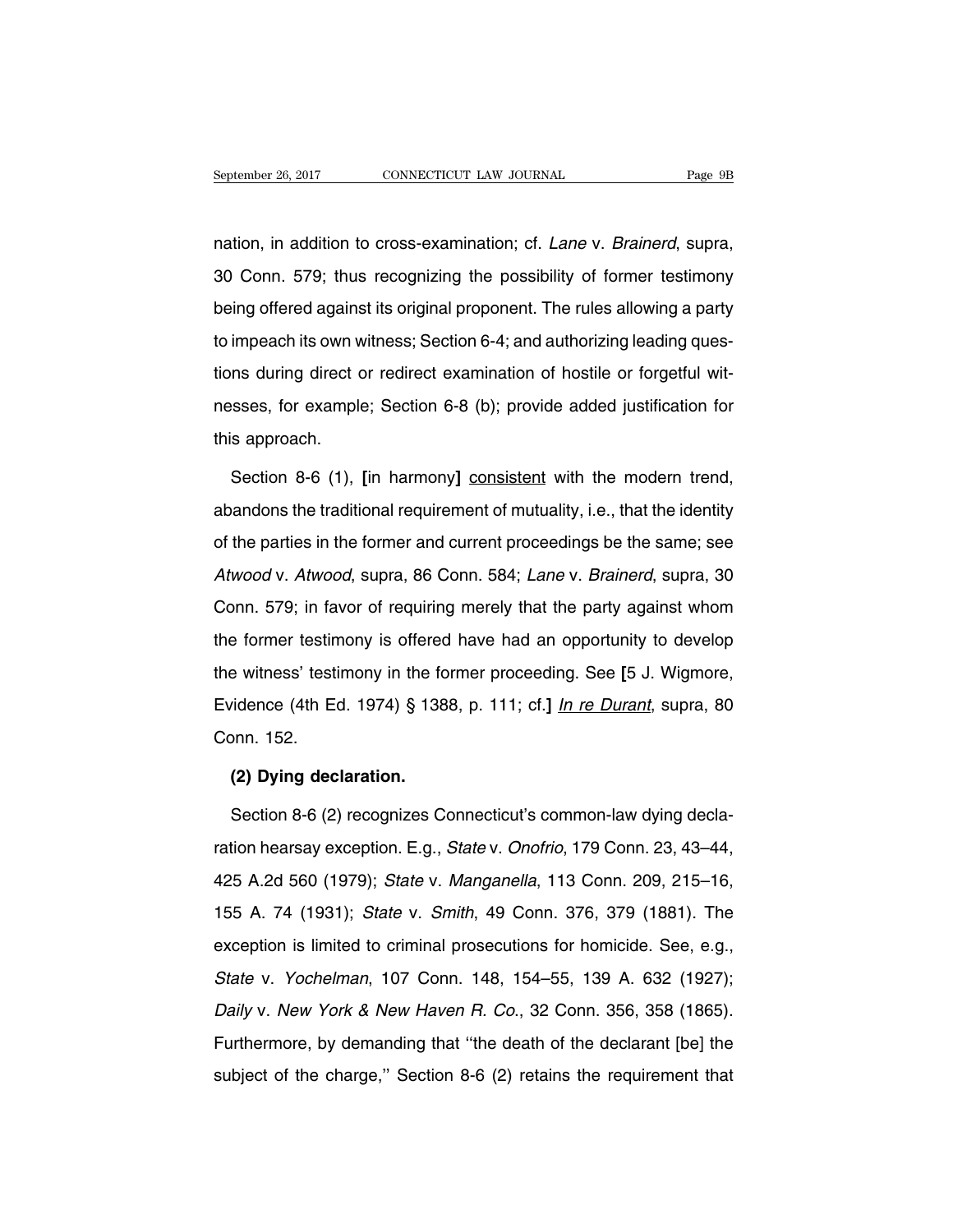The declarant be the victim of the homicide that serves as the basis<br>the declarant be the victim of the homicide that serves as the basis<br>for the prosecution in which the statement is offered. See, e.g., *State* Fage 10B CONNECTICUT LAW JOURNAL September 26, 2017<br>the declarant be the victim of the homicide that serves as the basis<br>for the prosecution in which the statement is offered. See, e.g., *State*<br>v. Yochelman, supra, 155; D the declarant be the victim of the homicide that serves as the basis<br>for the prosecution in which the statement is offered. See, e.g., *State*<br>v. Yochelman, supra, 155; *Daily* v. New York & New Haven R. Co.,<br>supra, 358**[** 

v. Yochelman, supra, 155; Daily v. New York & New Haven R. Co.,<br>supra, 358[;see also C. Tait & J. LaPlante, supra, § 11.7.2, p. 353].<br>Section 8-6 (2), in accordance with common law, limits the exception<br>to statements conce supra, 358[;see also C. Tait & J. LaPlante, supra, § 11.7.2, p. 353].<br>Section 8-6 (2), in accordance with common law, limits the exception<br>to statements concerning the cause of or circumstances surrounding<br>what the declara Section 8-6 (2), in accordance with common law, limits the exception<br>to statements concerning the cause of or circumstances surrounding<br>what the declarant considered to be his or her impending death. State<br>v. Onofrio, supr to statements concerning the cause of or circumstances surrounding<br>what the declarant considered to be his or her impending death. State<br>v. Onofrio, supra, 179 Conn. 43–44; see State v. Smith, supra, 49<br>Conn. 379. A declar what the declarant considered to be his or her impending death. State<br>v. Onofrio, supra, 179 Conn. 43–44; see State v. Smith, supra, 49<br>Conn. 379. A declarant is "conscious of his or her impending death"<br>within the meaning v. *Onofrio*, supra, 179 Conn. 43–44; see *State* v. *Smith*, supra, 49<br>Conn. 379. A declarant is "conscious of his or her impending death"<br>within the meaning of the rule when the declarant believes that his or<br>her death i Conn. 379. A declarant is "conscious of his or her impending death"<br>within the meaning of the rule when the declarant believes that his or<br>her death is imminent and abandons all hope of recovery. See *State*<br>v. *Onofrio*, within the meaning of the rule when the declarant believes that his or<br>her death is imminent and abandons all hope of recovery. See *State*<br>v. *Onofrio*, supra, 44; *State* v. *Cronin*, 64 Conn. 293, 304, 29 A. 536<br>(1894). her death is imminent and abandons all hope of recovery. See *State*<br>v. *Onofrio*, supra, 44; *State* v. *Cronin*, 64 Conn. 293, 304, 29 A. 536<br>(1894). This belief may be established by reference to the declarant's<br>own sta v. *Onofrio*, supra, 44; *State* v. *Cronin*, 64 Conn. 293, 304, 29 A. 536<br>(1894). This belief may be established by reference to the declarant's<br>own statements or circumstantial evidence such as the administration<br>of last (1894). This belief may be established by reference to the declarant's own statements or circumstantial evidence such as the administration of last rites, a physician's prognosis made known to the declarant or the severity own statements or circumstantial evidence such as the administration<br>of last rites, a physician's prognosis made known to the declarant or<br>the severity of the declarant's wounds. *State v. Onofrio*, supra, 44–45;<br>*State v.* of last rites, a physician's prognosis made known to the declarant or<br>the severity of the declarant's wounds. *State v. Onofrio*, supra, 44–45;<br>*State v. Swift*, 57 Conn. 496, 505–506, 18 A. 664 (1888); *In re Jose*<br>*M.*, the severity of the declarant's wounds. *State* v. *Onofrio*, supra, 44–45;<br> *State* v. *Swift*, 57 Conn. 496, 505–506, 18 A. 664 (1888); *In re Jose*<br> *M.*, 30 Conn. App. 381, 393, 620 A.2d 804, cert. denied, 225 Conn.<br>
9 State v. Swift, 57 Conn. 496, 505–506, 18 A. 664 (1888); *In re Jose M.*, 30 Conn. App. 381, 393, 620 A.2d 804, cert. denied, 225 Conn.<br>921, 625 A.2d 821 (1993). Dying declarations in the form of an opinion<br>are subject to M., 30 Conn. App. 381, 393, 620 A.2d 804, cert. denied, 225 Conr<br>921, 625 A.2d 821 (1993). Dying declarations in the form of an opinio<br>are subject to the limitations on lay opinion testimony set forth i<br>Section 7-1. See St 1, 625 A.2d 821 (1993). Dying declarations i<br>
e subject to the limitations on lay opinion<br>
ection 7-1. See *State* v. *Manganella*, supra,<br> **(3) Statement against civil interest.** 

Section 7-1. See *State* v. *Manganella*, supra, 113 Conn. 216.<br> **(3) Statement against civil interest.**<br>
Section 8-6 (3) restates the rule from *Ferguson v. Smazer*, 151<br>
pnn. 226, 232–34, 196 A.2d 432 (1963). (3) Statement against civil interest.<br>Section 8-6 (3) restates the rule from<br>Conn. 226, 232–34, 196 A.2d 432 (1963).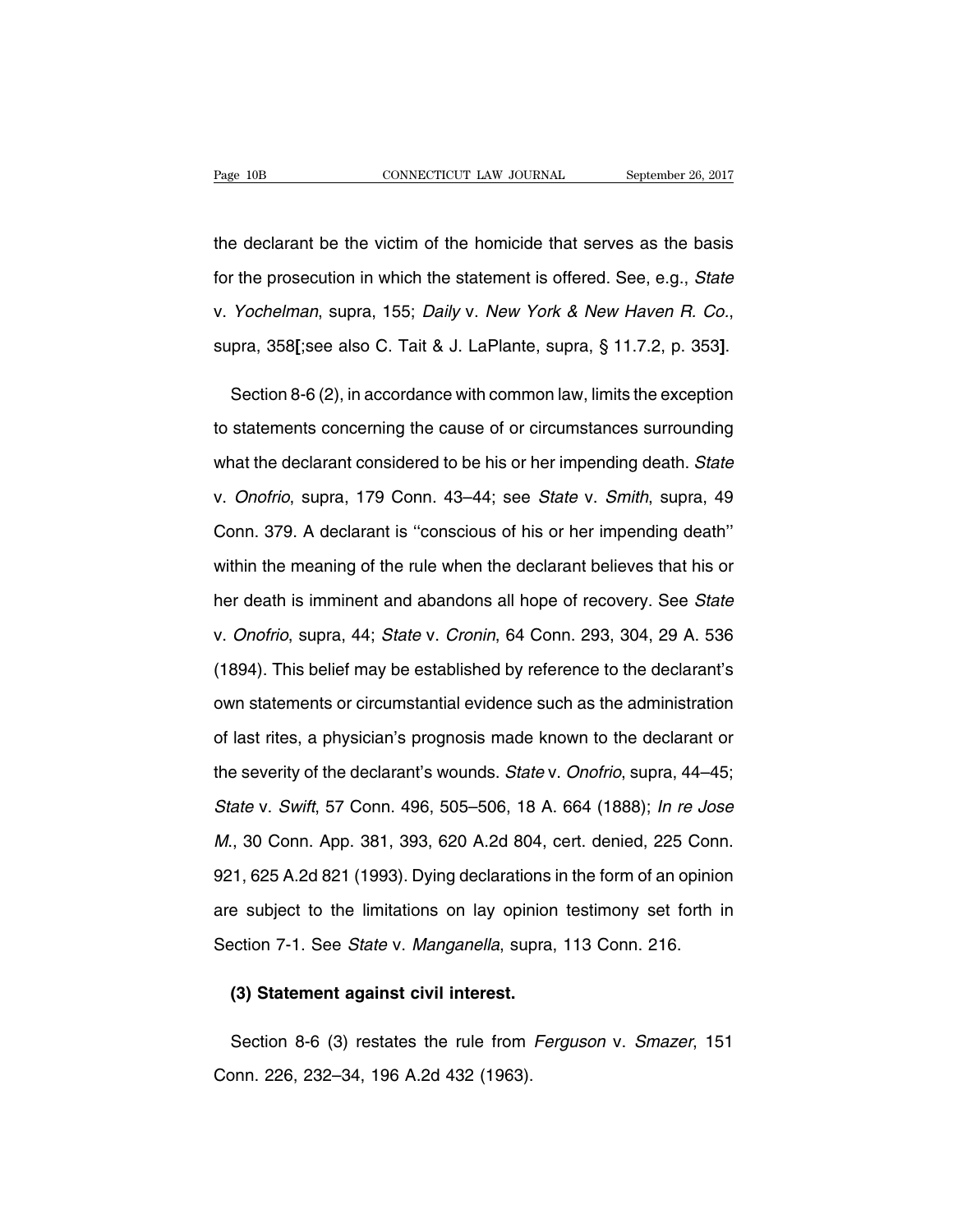# **EXECUTE: EXECUTE ANDER 149 Statement against penal interest.**<br> **(4) Statement against penal interest.**<br>
In *State* v. DeFreitas. 179 Conn. 431, 449–52.

In State v. Defreitas, 179 Connecticured a hearst september 26, 2017<br> **In State v. Defreitas, 179 Conn. 431, 449–52, 426 A.2d 799 (1980),**<br>
In State v. Defreitas, 179 Conn. 431, 449–52, 426 A.2d 799 (1980),<br>
In State v. De (4) Statement against penal interest.<br>
In State v. DeFreitas, 179 Conn. 431, 449–52, 426 A.2d 799 (1980),<br>
the Supreme Court recognized a hearsay exception for statements<br>
against penal interest, abandoning the traditional (4) Statement against penal interest.<br>
In State v. DeFreitas, 179 Conn. 431, 449–52, 426 A.2d 799 (1980),<br>
the Supreme Court recognized a hearsay exception for statements<br>
against penal interest, abandoning the traditional In *State* v. *DeFreitas*, 179 Conn. 431, 449–52, 426 A.2d 799 (1980),<br>the Supreme Court recognized a hearsay exception for statements<br>against penal interest, abandoning the traditional rule rendering such<br>statements inadm the Supreme Court recognized a hearsay exception for statements<br>against penal interest, abandoning the traditional rule rendering such<br>statements inadmissible. See, e.g., *State v. Stallings*, 154 Conn. 272,<br>287, 224 A.2d example in the example of the traditional rule rendering such<br>statements inadmissible. See, e.g., *State v. Stallings*, 154 Conn. 272,<br>287, 224 A.2d 718 (1966). Section 8-6 (4) embodies the hearsay<br>exception recognized in statements inadmissible. See, e.g., *State* v. *Stallings*, 154 Conn. 272,<br>287, 224 A.2d 718 (1966). Section 8-6 (4) embodies the hearsay<br>exception recognized in *DeFreitas* and affirmed in its progeny. E.g.,<br>*State* v. *L* Mayette, 204 Conn. 571, 576–77, 529 A.2d 673 (1987). The exception exception recognized in *DeFreitas* and affirmed in its progeny. E.g., State v. Lopez, 239 Conn. 56, 70–71, 681 A.2d 950 (1996); State v. Mayette, 204 Conn. 571, 576–77, 529 A.2d 673 (1987). The exception applies in both Shate v. Lopez, 239 Conn. 56, 70–71, 681 A.2d 950 (1996); *State* v.<br>Mayette, 204 Conn. 571, 576–77, 529 A.2d 673 (1987). The exception<br>applies in both criminal and civil cases. See *Reilly* v. *DiBianco*, 6 Conn.<br>App. 556 Mayette, 204 Conn. 57<br>
Applies in both criminal<br>
App. 556, 563–64, 507<br>
A.2d 193 (1986).<br>
Recognizing the poss plies in both criminal and civil cases. See *Reilly* v. *DiBianco*, 6 Conn.<br>pp. 556, 563–64, 507 A.2d 106, cert. denied, 200 Conn. 804, 510<br>2d 193 (1986).<br>Recognizing the possible unreliability of this type of evidence, ad

App. 556, 563–64, 507 A.2d 106, cert. denied, 200 Conn. 804, 510<br>A.2d 193 (1986).<br>Recognizing the possible unreliability of this type of evidence, admis-<br>sibility is conditioned on the statement's trustworthiness. E.g., *S* A.2d 193 (1986).<br>Recognizing the possible unreliability of this type of evidence, admis-<br>sibility is conditioned on the statement's trustworthiness. E.g., *State*<br>v. Hernandez, 204 Conn. 377, 390, 528 A.2d 794 (1987). Sect Recognizing the possible unreliability of this type of evidence, admissibility is conditioned on the statement's trustworthiness. E.g., *State* v. *Hernandez*, 204 Conn. 377, 390, 528 A.2d 794 (1987). Section 8-6 (4) sets sibility is conditioned on the statement's trustworthiness. E.g., *State* v. *Hernandez*, 204 Conn. 377, 390, 528 A.2d 794 (1987). Section 8-6 (4) sets forth three factors a court shall consider in determining a statement' v. Hernandez, 204 Conn. 377, 390, 528 A.2d 794 (1987). Section 8-<br>6 (4) sets forth three factors a court shall consider in determining a<br>statement's trustworthiness, factors well entrenched in the common-<br>law analysis. E.g (1992). Although the declarant as a witness; e.g., *State v. Lopez*, suppression of the common-<br>aw analysis. E.g., *State v. Rivera*, 221 Conn. 58, 69, 602 A.2d 571<br>(1992). Although the cases often cite a fourth factor, n and the declarant as a witness; e.g., State v. Pivera, 221 Conn. 58, 69, 602 A.2d 571<br>(1992). Although the cases often cite a fourth factor, namely, the<br>availability of the declarant as a witness; e.g., State v. Lopez, sup Iaw analysis. E.g., *State v. Rivera*, 221 Conn. 58, 69, 602 A.2d 571<br>(1992). Although the cases often cite a fourth factor, namely, the<br>availability of the declarant as a witness; e.g., *State v. Lopez*, supra,<br>239 Conn. (1992). Although the cases often cite a fourth factor, namely, the availability of the declarant as a witness; e.g., *State v. Lopez*, supra, 239 Conn. 71; *State v. Rosado*, 218 Conn. 239, 244, 588 A.2d 1066 (1991); this availability of the declarant as a witness; e.g., *State v. Lopez*, supra, 239 Conn. 71; *State v. Rosado*, 218 Conn. 239, 244, 588 A.2d 1066 (1991); this factor has been eliminated because the unavailability of the declar araliasing of the accuration from case thinkies, eigit, etail of Espect, eaplica,<br>239 Conn. 71; State v. Rosado, 218 Conn. 239, 244, 588 A.2d 1066<br>(1991); this factor has been eliminated because the unavailability of<br>the d (1991); this factor has been eliminated because the unavailability of the declarant is always required, and, thus, the factor does nothing to change the equation from case to case. Cf. *State v. Gold*, 180 Conn. 619, 637, the declarant is always required, and, thus, the factor does nothing<br>to change the equation from case to case. Cf. State v. Gold, 180 Conn.<br>619, 637, 431 A.2d 501 ("application of the fourth factor, availability<br>of the dec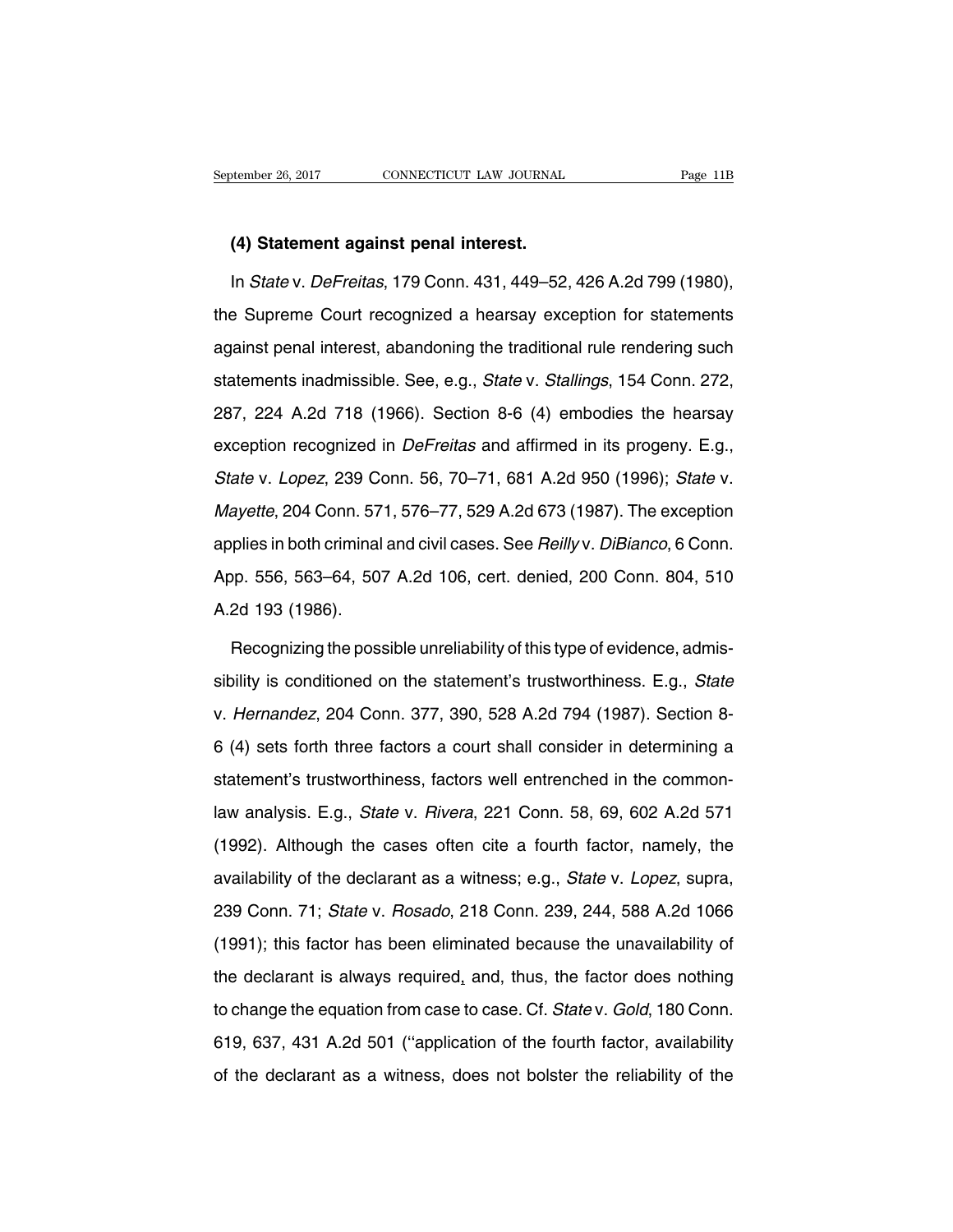Page 12B<br>
CONNECTICUT LAW JOURNAL September 26, 2017<br>
[statement] inasmuch as [the declarant] was unavailable at the time<br>
of trial"), cert. denied, 449 U.S. 920, 101 S. Ct. 320, 66 L. Ed. 2d Page 12B CONNECTICUT LAW JOURNAL September 26, 2017<br>[statement] inasmuch as [the declarant] was unavailable at the time<br>of trial"), cert. denied, 449 U.S. 920, 101 S. Ct. 320, 66 L. Ed. 2d<br>148 (1980). [statement] inasm<br>of trial"), cert. de<br>148 (1980). atement] inasmuch as [the declarant] was unavailable at the time<br>trial"), cert. denied, 449 U.S. 920, 101 S. Ct. 320, 66 L. Ed. 2d<br>8 (1980).<br>Section 8-6 (4) preserves the common-law definition of "against<br>nal interest" in

of trial"), cert. denied, 449 U.S. 920, 101 S. Ct. 320, 66 L. Ed. 2d<br>148 (1980).<br>Section 8-6 (4) preserves the common-law definition of "against<br>penal interest" in providing that the statement be one that "so far<br>tend[s] t 148 (1980).<br>Section 8-6 (4) preserves the common-law definition of "against<br>penal interest" in providing that the statement be one that "so far<br>tend[s] to subject the declarant to criminal liability that a reasonable<br>perso Section 8-6 (4) preserves the common-law definition of "against<br>penal interest" in providing that the statement be one that "so far<br>tend[s] to subject the declarant to criminal liability that a reasonable<br>person in the dec penal interest" in providing that the statement be one that "so far<br>tend[s] to subject the declarant to criminal liability that a reasonable<br>person in the declarant's position would not have made the statement<br>unless the p tend[s] to subject the declarant to criminal liability that a reasonable<br>person in the declarant's position would not have made the statement<br>unless the person believed it to be true." Thus, statements other than<br>outright person in the declarant's position would not have made the statement<br>unless the person believed it to be true." Thus, statements other than<br>outright confessions of guilt may qualify under the exception as well.<br>State v. Br unless the person believed it to be true." Thus, statements other than<br>outright confessions of guilt may qualify under the exception as well.<br>State v. Bryant, 202 Conn. 676, 695, 523 A.2d 451 (1987); State v.<br>Savage, 34 Co outright confessions of guilt may qualify under the exception as well.<br>State v. Bryant, 202 Conn. 676, 695, 523 A.2d 451 (1987); State v.<br>Savage, 34 Conn. App. 166, 172, 640 A.2d 637, cert. denied, 229<br>Conn. 922, 642 A.2d State v. Bryant, 202 Conn. 676, 695, 523 A.2d 451 (1987); State v.<br>Savage, 34 Conn. App. 166, 172, 640 A.2d 637, cert. denied, 229<br>Conn. 922, 642 A.2d 1216 (1994). A statement is not made against<br>the declarant's penal inte Savage, 34 Conn. App. 166, 172, 640 A.2d 637, cert. denied, 229<br>Conn. 922, 642 A.2d 1216 (1994). A statement is not made against<br>the declarant's penal interest if made at a time when the declarant<br>had already been convicte Conn. 922, 642 A.2d 1216 (1994). A statement is not made against<br>the declarant's penal interest if made at a time when the declarant<br>had already been convicted and sentenced for the conduct that is the<br>subject of the state the declarant's penal interest if made at a time when the declarant<br>had already been convicted and sentenced for the conduct that is the<br>subject of the statement. *State* v. Collins, 147 Conn. App. 584, 590–91,<br>82 A.3d 120 d already been convicted and sentenced for the conduct that is the<br>bject of the statement. *State* v. *Collins*, 147 Conn. App. 584, 590–91,<br>' A.3d 1208, cert. denied, 311 Conn. 929, 86 A.3d 1057 (2014).<br>The usual scenario

subject of the statement. *State* v. *Collins*, 147 Conn. App. 584, 590–91,<br>
82 A.3d 1208, cert. denied, 311 Conn. 929, 86 A.3d 1057 (2014).<br>
The usual scenario involves the defendant's use of a statement that<br>
implicates 82 A.3d 1208, cert. denied, 311 Conn. 929, 86 A.3d 1057 (2014).<br>The usual scenario involves the defendant's use of a statement that<br>implicates the declarant[,] but exculpates the defendant. Connecticut<br>case law, however, m The usual scenario involves the defendant's use of a statement that<br>implicates the declarant[,] but exculpates the defendant. Connecticut<br>case law, however, makes no distinction between statements that<br>inculpate the declar implicates the declarant[,] but exculpates the defendant. Connecticut<br>case law, however, makes no distinction between statements that<br>inculpate the declarant but exculpate the defendant, and statements<br>that inculpate both case law, however, makes no distinction between statements that<br>inculpate the declarant but exculpate the defendant, and statements<br>that inculpate both the declarant and the defendant. Connecticut law<br>supports the admissib inculpate the declarant but exculpate the defendant, and statements<br>that inculpate both the declarant and the defendant. Connecticut law<br>supports the admissibility of this so-called "dual-inculpatory" state-<br>ment, provided that inculpate both the declarant and the defendant. Connecticut law<br>supports the admissibility of this so-called "dual-inculpatory" state-<br>ment, provided that corroborating circumstances clearly indicate its<br>trustworthine supports the admissibility of this so-called "dual-inculpa<br>ment, provided that corroborating circumstances clearly<br>trustworthiness. *State* v. *Camacho*, 282 Conn. 328, 359–6<br>99 (2007); *State* v. *Schiappa*, supra, 248 Co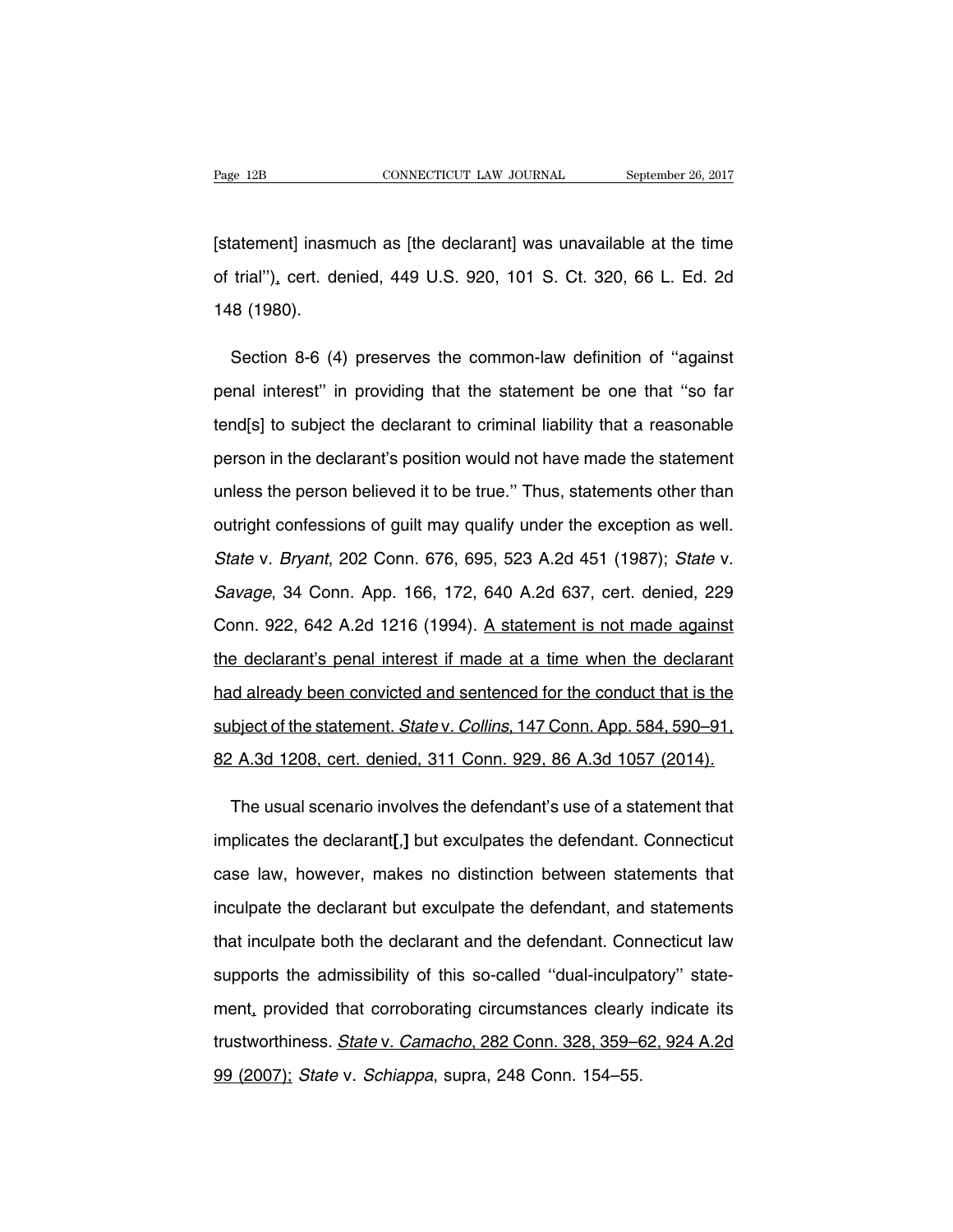Moder 26, 2017 CONNECTICUT LAW JOURNAL Page 13B<br>When a narrative contains both disserving statements and collateral,<br>If-serving or neutral statements, the Connecticut rule admits the September 26, 2017 CONNECTICUT LAW JOURNAL Page 13B<br>When a narrative contains both disserving statements and collateral,<br>self-serving or neutral statements, the Connecticut rule admits the<br>entire narrative, letting the "tr When a narrative contains both disserving statements and collateral,<br>self-serving or neutral statements, the Connecticut rule admits the<br>entire narrative, letting the "trier of fact assess its evidentiary quality<br>in the co When a narrative contains both disserving statements and collateral,<br>self-serving or neutral statements, the Connecticut rule admits the<br>entire narrative, letting the "trier of fact assess its evidentiary quality<br>in the co Self-serving or neutral statements, the Connecticut rentire narrative, letting the "trier of fact assess its evident<br>in the complete context." State v. Bryant, supra, 202 Co<br>State v. Savage, supra, 34 Conn. App. 173–74.<br>Co Treate interpretative, letting the "trier of fact assess its evidentiary quality<br>the complete context." Statev. Bryant, supra, 202 Conn. 697; accord<br>ate v. Savage, supra, 34 Conn. App. 173–74.<br>Connecticut has adopted the F

in the complete context." *Statev. Bryant*, supra, 202 Conn. 697; accord<br> *Statev. Savage*, supra, 34 Conn. App. 173–74.<br>
Connecticut has adopted the Federal Rule's definition of unavailabil-<br>
ity, as set forth in Fed. R. State v. Savage, supra, 34 Conn. App. 173–74.<br>Connecticut has adopted the Federal Rule's definition of unavailabil-<br>ity, as set forth in Fed. R. Evid. 804 (a), for determining a declarant's<br>unavailability under this except Connecticut has adopted the Federal Rule's definition of unavailabil-<br>ity, as set forth in Fed. R. Evid. 804 (a), for determining a declarant's<br>unavailability under this exception. State v. Frye, 182 Conn. 476,<br>481–82 & n. ty, as set forth in Fed. R.<br>
unavailability under this<br>
481–82 & n.3, 438 A.2d 7<br>
248 Conn. 141–42.<br>
(5) Statement concern availability under this exception. *State* v. *Frye*, 182 Conn. 4<br>
1-82 & n.3, 438 A.2d 735 (1980); accord *State* v. *Schiappa*, sur<br>
8 Conn. 141-42.<br>
(5) Statement concerning ancient private boundaries.<br>
Section 8-6 (5) 1–82 & n.3, 438 A.2d 735 (1980); accord *State* v. *Schiappa*, supra,<br>8 Conn. 141–42.<br>**(5) Statement concerning ancient private boundaries.**<br>Section 8-6 (5) reflects the common law concerning private bound-<br>ies. See *Porte* 

248 Conn. 141–42.<br>
(5) Statement concerning ancient private boundaries.<br>
Section 8-6 (5) reflects the common law concerning private bound-<br>
aries. See Porter v. Warner, 2 Root (Conn.) 22, 23 (1793). Section<br>
8-6 (5) captur (5) Statement concerning ancient private boundaries.<br>Section 8-6 (5) reflects the common law concerning private bound-<br>aries. See Porter v. Warner, 2 Root (Conn.) 22, 23 (1793). Section<br>8-6 (5) captures the exception in it Section 8-6 (5) reflects the common law concerning private bound-<br>aries. See Porter v. Warner, 2 Root (Conn.) 22, 23 (1793). Section<br>8-6 (5) captures the exception in its current form. Wildwood Associates,<br>Ltd. v. Esposito aries. See *Porter* v. *Warner*, 2 Root (Conn.) 22, 23 (1793). Section 8-6 (5) captures the exception in its current form. *Wildwood Associates,* Ltd. v. *Esposito*, 211 Conn. 36, 44, 557 A.2d 1241 (1989); *DiMaggio* v. *C* 8-6 (5) captures the exception in its current form. Wildwood Ass<br>Ltd. v. Esposito, 211 Conn. 36, 44, 557 A.2d 1241 (1989); D.<br>v. Cannon, 165 Conn. 19, 22–23, 327 A.2d 561 (1973); Koen<br>Maiorano, 43 Conn. App. 1, 13, 682 A. d. v. Esposito, 211 Conn. 36, 44, 557 A.2d 1241 (1989); DiMaggio<br>Cannon, 165 Conn. 19, 22–23, 327 A.2d 561 (1973); Koennicke v.<br>aiorano, 43 Conn. App. 1, 13, 682 A.2d 1046 (1996).<br>"Unavailability," for purposes of this hea

to the declarant's death. See Wildwood Associates, Ltd. v. Esposito, supra, 211 Conn. 44; Rompe v. King, 185 Conn. 426, 429, 441 A.2d 114 (1981)[; C. Tait & J. LaPlante, supra, § 11.10.2, p. 371]. "Unavailability," for purposes of this hearsay exception, is limited<br>to the declarant's death. See Wildwood Associates, Ltd. v. Esposito,<br>supra, 211 Conn. 44; Rompe v. King, 185 Conn. 426, 429, 441 A.2d<br>114 (1981)[; C. Tai

supra, 211 Conn. 44; *Rompe v. King*, 185 Conn. 426, 429, 441 A.2d<br>114 (1981)[; C. Tait & J. LaPlante, supra, § 11.10.2, p. 371].<br>The requirement that the declarant have "peculiar means of knowing<br>the boundary" is part of 114 (1981)[; C. Tait & J. LaPlante, supra, § 11.10.2, p. 371].<br>The requirement that the declarant have "peculiar means of knowing<br>the boundary" is part of the broader common-law requirement that<br>the declarant qualify as a The requirement that the declarant have "peculiar means of knowing<br>the boundary" is part of the broader common-law requirement that<br>the declarant qualify as a witness as if he were testifying at trial. E.g.,<br>Wildwood Assoc The requirement that the declarant rhave peculiar means of knowing<br>the boundary" is part of the broader common-law requirement that<br>the declarant qualify as a witness as if he were testifying at trial. E.g.,<br>Wildwood Assoc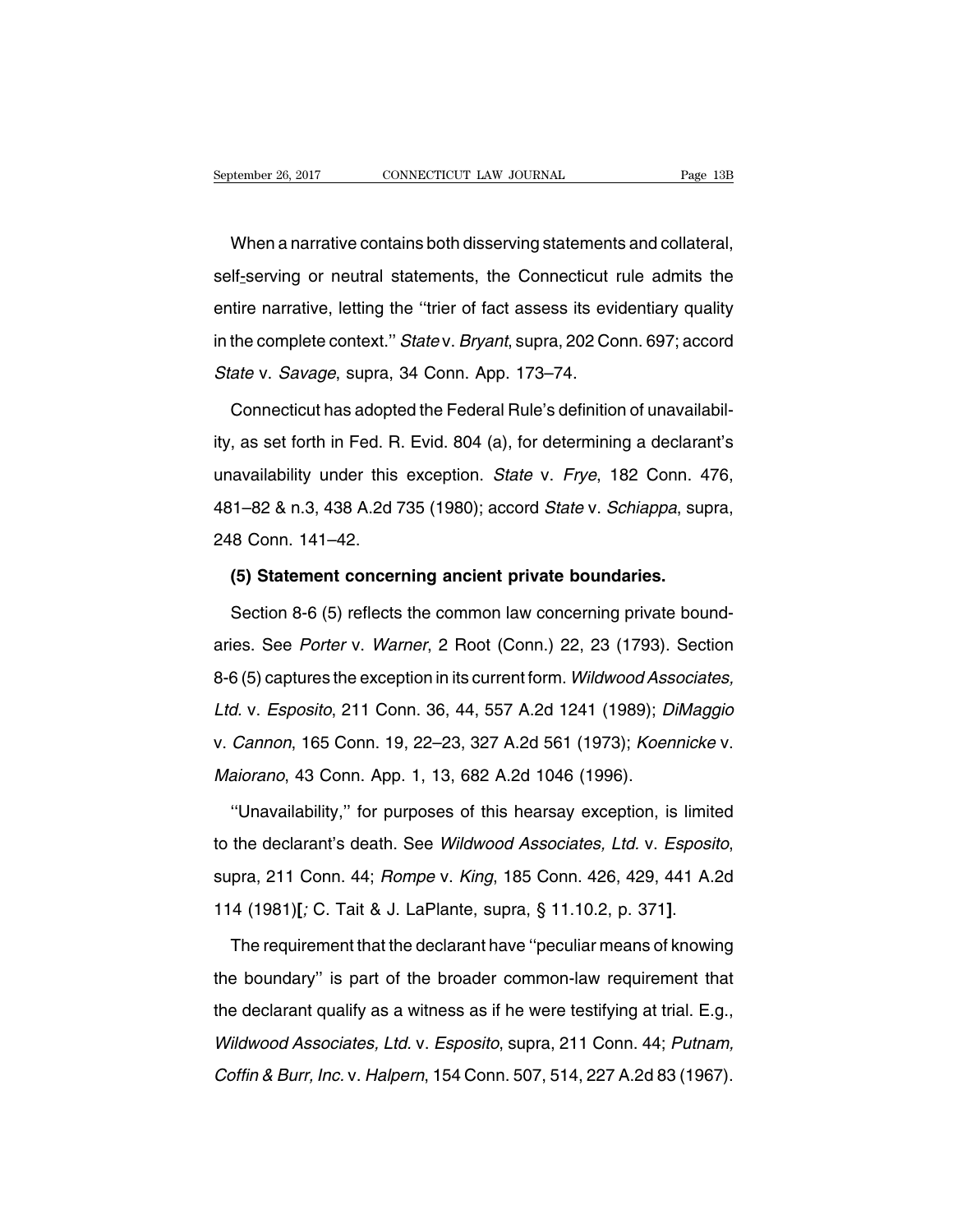Fage 14B<br>
CONNECTICUT LAW JOURNAL September 26, 2017<br>
It is intended that this general requirement remain in effect, even<br>
though not expressed in the text of the exception. Thus, statements Fage 14B CONNECTICUT LAW JOURNAL September 26, 2017<br>It is intended that this general requirement remain in effect, even<br>though not expressed in the text of the exception. Thus, statements<br>otherwise qualifying for admission It is intended that this general requirement remain in effect, even<br>though not expressed in the text of the exception. Thus, statements<br>otherwise qualifying for admission under the text of Section 8-6 (5),<br>nevertheless, ma It is intended that this general requirement remain in effect, even<br>though not expressed in the text of the exception. Thus, statements<br>otherwise qualifying for admission under the text of Section 8-6 (5),<br>nevertheless, ma It is intended that this general requirement remain in effect, even<br>though not expressed in the text of the exception. Thus, statements<br>otherwise qualifying for admission under the text of Section 8-6 (5),<br>nevertheless, ma herwise qualifying for admission under the text of Section 8-6 (5),<br>
wertheless, may be excluded if the court finds that the declarant<br>
puld not qualify as a witness had he testified in court.<br>
Although the cases generally

nevertheless, may be excluded if the court finds that the declarant<br>would not qualify as a witness had he testified in court.<br>Although the cases generally speak of "ancient" private boundaries;<br>e.g., *Wildwood Associates,* would not qualify as a witness had he testified in court.<br>Although the cases generally speak of "ancient" private boundaries;<br>e.g., *Wildwood Associates, Ltd.* v. *Esposito*, supra, 211 Conn. 44;<br>Putnam, Coffin & Burr, Inc Although the cases generally speak of "ancient" private boundaries;<br>e.g., Wildwood Associates, Ltd. v. Esposito, supra, 211 Conn. 44;<br>Putnam, Coffin & Burr, Inc. v. Halpern, supra, 154 Conn. 514; but see,<br>e.g., DiMaggio v. e.g., Wildwood Associates, Ltd. v. Esposito, supra, 211 Conn. 44;<br>Putnam, Coffin & Burr, Inc. v. Halpern, supra, 154 Conn. 514; but see,<br>e.g., DiMaggio v. Cannon, supra, 165 Conn. 22–23; no case actually<br>defines "ancient" ong., Whatever Messolates, Eta. 1: Esposite, expra, ET<br>Putnam, Coffin & Burr, Inc. v. Halpern, supra, 154 Conn. 5<br>e.g., DiMaggio v. Cannon, supra, 165 Conn. 22–23; no ca<br>defines "ancient" or decides what limitation that te **(6) Guarageleries "ancient"** or decides what limitation the admission of evidence under this exception.<br> **(6) Reputation of a past generation.**<br>
Section 8-6 (6) recognizes the common-law refines "ancient" or decides what limitation that term places, if any,<br>
1 the admission of evidence under this exception.<br> **(6) Reputation of a past generation.**<br>
Section 8-6 (6) recognizes the common-law hearsay exception

on the admission of evidence under this exception.<br> **(6) Reputation of a past generation.**<br>
Section 8-6 (6) recognizes the common-law hearsay exception for<br>
reputation, or what commonly was referred to as "traditionary" ev (6) Reputation of a past generation.<br>Section 8-6 (6) recognizes the common-law hearsay exception for<br>reputation, or what commonly was referred to as "traditionary" evi-<br>dence, to prove public and private boundaries or fac Section 8-6 (6) recognizes the common-law hearsay exception for<br>reputation, or what commonly was referred to as "traditionary" evi-<br>dence, to prove public and private boundaries or facts of public or<br>general interest. E.g. reputation, or what commonly was referred to as "traditionary" evidence, to prove public and private boundaries or facts of public or general interest. E.g., *Hartfordv. Maslen*, 76 Conn. 599, 615, 57 A. 740 (1904); *Woost* reputation, or what commonly was referred to as "traditionary" evi-<br>dence, to prove public and private boundaries or facts of public or<br>general interest. E.g., *Hartford* v. *Maslen*, 76 Conn. 599, 615, 57 A. 740<br>(1904); eneral interest. E.g., *Hartfordv. Maslen*, 76 Conn. 599, 615, 57 A. 740<br>904); *Woosterv. Butler*, 13 Conn. 309, 316 (1839). [See generally<br>Tait & J. LaPlante, supra, § 11.17.]<br>Section 8-6 (6) retains both the common-law r

(1904); Wooster v. Butler, 13 Conn. 309, 316 (1839). [See generally<br>C. Tait & J. LaPlante, supra, § 11.17.]<br>Section 8-6 (6) retains both the common-law requirement that the<br>reputation be that of a past generation; *Kempf* C. Tait & J. LaPlante, supra, § 11.17.]<br>Section 8-6 (6) retains both the common-law requirement that the<br>reputation be that of a past generation; *Kempf v. Wooster*, 99 Conn.<br>418, 422, 121 A. 881 (1923); *Dawson v. Orange* Section 8-6 (6) retains both the common-law requirement that the<br>reputation be that of a past generation; *Kempf v. Wooster*, 99 Conn.<br>418, 422, 121 A. 881 (1923); *Dawson v. Orange*, 78 Conn. 96, 108,<br>61 A. 101 (1905); an reputation be that of a past generation; Kempf<br>418, 422, 121 A. 881 (1923); Dawson v. Orang<br>61 A. 101 (1905); and the common-law require<br>Hartford v. Maslen, supra, 76 Conn. 616.<br>Because the bearsay exception for reputation 8, 422, 121 A. 881 (1923); *Dawson v. Orange*, 78 Conn. 96, 108,<br>A. 101 (1905); and the common-law requirement of antiquity. See<br>artford v. Maslen, supra, 76 Conn. 616.<br>Because the hearsay exception for reputation or tradi 61 A. 101 (1905); and the common-law requirement of antiquity. See<br>Hartford v. Maslen, supra, 76 Conn. 616.<br>Because the hearsay exception for reputation or traditionary evi-<br>dence was disfavored at common law; id., 615; Se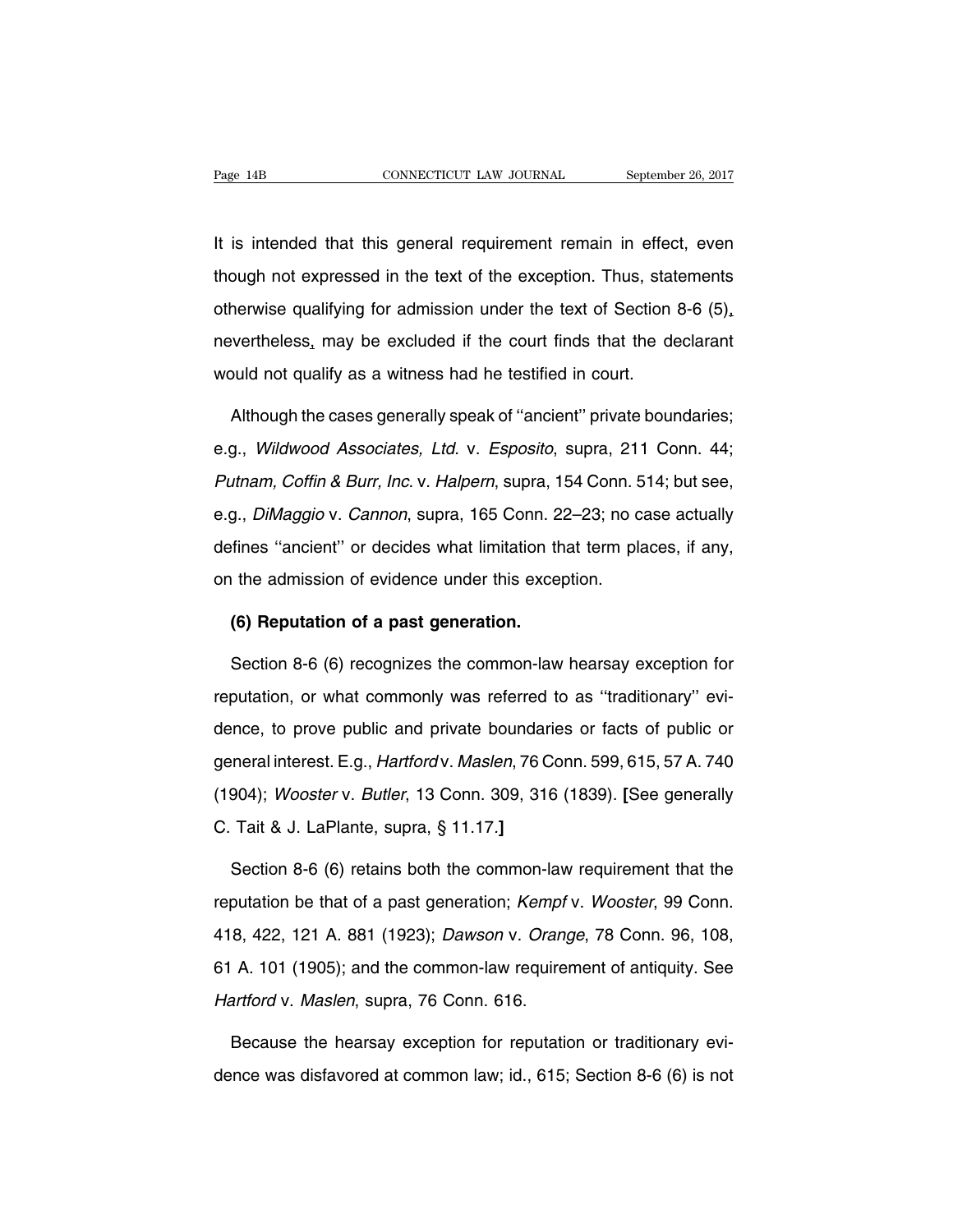September 26, 2017 CONNECTICUT LAW JOURNAL Page 15B<br>intended to expand the limited application of this common-law<br>exception. exception. Figure 1 and the state of this commented to expand the limited application of this comment<br>(**7) Statement of pedigree and family relationships.**<br>Out-of-court declarations describing pedigree and family re

ended to expand the limited application of this common-law<br>ception.<br>(7) Statement of pedigree and family relationships.<br>Out-of-court declarations describing pedigree and family relation-<br>ips have long been excepted from th exception.<br>
(7) Statement of pedigree and family relationships.<br>
Out-of-court declarations describing pedigree and family relation-<br>
ships have long been excepted from the hearsay rule. Ferguson v.<br>
Smazer, 151 Conn. 226, (7) Statement of pedigree and family relationships.<br>Out-of-court declarations describing pedigree and family relation-<br>ships have long been excepted from the hearsay rule. *Ferguson v.*<br>Smazer, 151 Conn. 226, 230–31, 196 A ships have long been excepted from the hearsay rule. *Ferguson v.*<br>Smazer, 151 Conn. 226, 230–31, 196 A.2d 432 (1963); *Sheav. Hyde*,<br>107 Conn. 287, 289, 140 A. 486 (1928); *Chapman v. Chapman*, 2<br>Conn. 347, 349 (1817). St Smazer, 151 Conn. 226, 230–31, 196 A.2d 432 (1963); Shea v. Hyde, 107 Conn. 287, 289, 140 A. 486 (1928); Chapman v. Chapman, 2<br>Conn. 347, 349 (1817). Statements admissible under the exception include not only those concern about birth, death, 140 A. 486 (1928); *Chapman v. Chapman*, 2<br>Conn. 347, 349 (1817). Statements admissible under the exception<br>include not only those concerning genealogy, but those revealing facts<br>about birth, death, mar clude not only those concerning genealogy, but those revealing facts<br>out birth, death, marriage and the like. See *Chapman* v. *Chapman*,<br>pra, 349.<br>Dicta in cases suggest that forms of unavailability besides death<br>ay quali

about birth, death, marriage and the like. See *Chapman* v. *Chapman*,<br>supra, 349.<br>Dicta in cases suggest that forms of unavailability besides death<br>may qualify a declarant's statement for admission under this exception.<br>S supra, 349.<br>
Dicta in cases suggest that forms of unavailability besides death<br>
may qualify a declarant's statement for admission under this exception.<br>
See *Carter* v. *Girasuolo*, 34 Conn. Supp. 507, 511, 373 A.2d 560<br>
( Dicta in cases suggest that forms of unavailability besides de<br>may qualify a declarant's statement for admission under this except<br>See Carter v. Girasuolo, 34 Conn. Supp. 507, 511, 373 A.2d<br>(1976); cf. Ferguson v. Smazer, ay qualify a declarant's statement for admission under this exception.<br>
Supp. 507, 511, 373 A.2d 560<br>
1976); cf. *Ferguson* v. *Smazer*, supra, 151 Conn. 230 n.2.<br>
The declarant's relationship to the family or person to wh

See Carter v. Girasuolo, 34 Conn. Supp. 507, 511, 373 A.2d 560<br>(1976); cf. Ferguson v. Smazer, supra, 151 Conn. 230 n.2.<br>The declarant's relationship to the family or person to whom the<br>hearsay statement refers must be est (1976); cf. *Ferguson* v. *Smazer*, supra, 151 Conn. 230 n.2.<br>The declarant's relationship to the family or person to wh<br>hearsay statement refers must be established independently<br>statement. *Ferguson* v. *Smazer*, supra, The declarant's relationship to the family or person to whom the<br>hearsay statement refers must be established independently of the<br>statement. *Ferguson* v. *Smazer*, supra, 151 Conn. 231.<br>**(8) Forfeiture by wrongdoing.**<br>Th France Statement refers must be established independently of the<br>atement. *Ferguson* v. *Smazer*, supra, 151 Conn. 231.<br>**(8) Forfeiture by wrongdoing.**<br>This provision has roots extending far back in English and American<br>mm

statement. *Ferguson* v. *Smazer*, supra, 151 Conn. 231.<br> **(8) Forfeiture by wrongdoing.**<br>
This provision has roots extending far back in English and American<br>
common law. See, e.g., *Lord Morley's Case*, 6 Howell State Tr (8) Forfeiture by wrongdoing.<br>This provision has roots extending far back in English and American<br>common law. See, e.g., *Lord Morley's Case*, 6 Howell State Trials<br>769, 770–71 (H.L. 1666); *Reynolds v. United States*, 98 This provision has roots extending far back in English and American<br>common law. See, e.g., *Lord Morley's Case*, 6 Howell State Trials<br>769, 770–71 (H.L. 1666); *Reynolds v. United States*, 98 U.S. 145,<br>158–59, 25 L. Ed. 24 maxim that no one shall be permitted to take advantage of his own<br>158–59, 25 L. Ed. 244 (1878). "The rule has its foundation in the<br>maxim that no one shall be permitted to take advantage of his own<br>wrong . . . ." Reynolds 769, 770–71 (H.L. 1666); *Reynolds v. United States*, 98 U.S. 145, 158–59, 25 L. Ed. 244 (1878). "The rule has its foundation in the maxim that no one shall be permitted to take advantage of his own wrong . . . ." *Reynold* v. 158–59, 25 L. Ed. 244 (1878). "The rule has its foundation in the maxim that no one shall be permitted to take advantage of his own wrong . . . ." Reynolds v. United States, supra, 159; see also State v. Henry, 76 Conn.